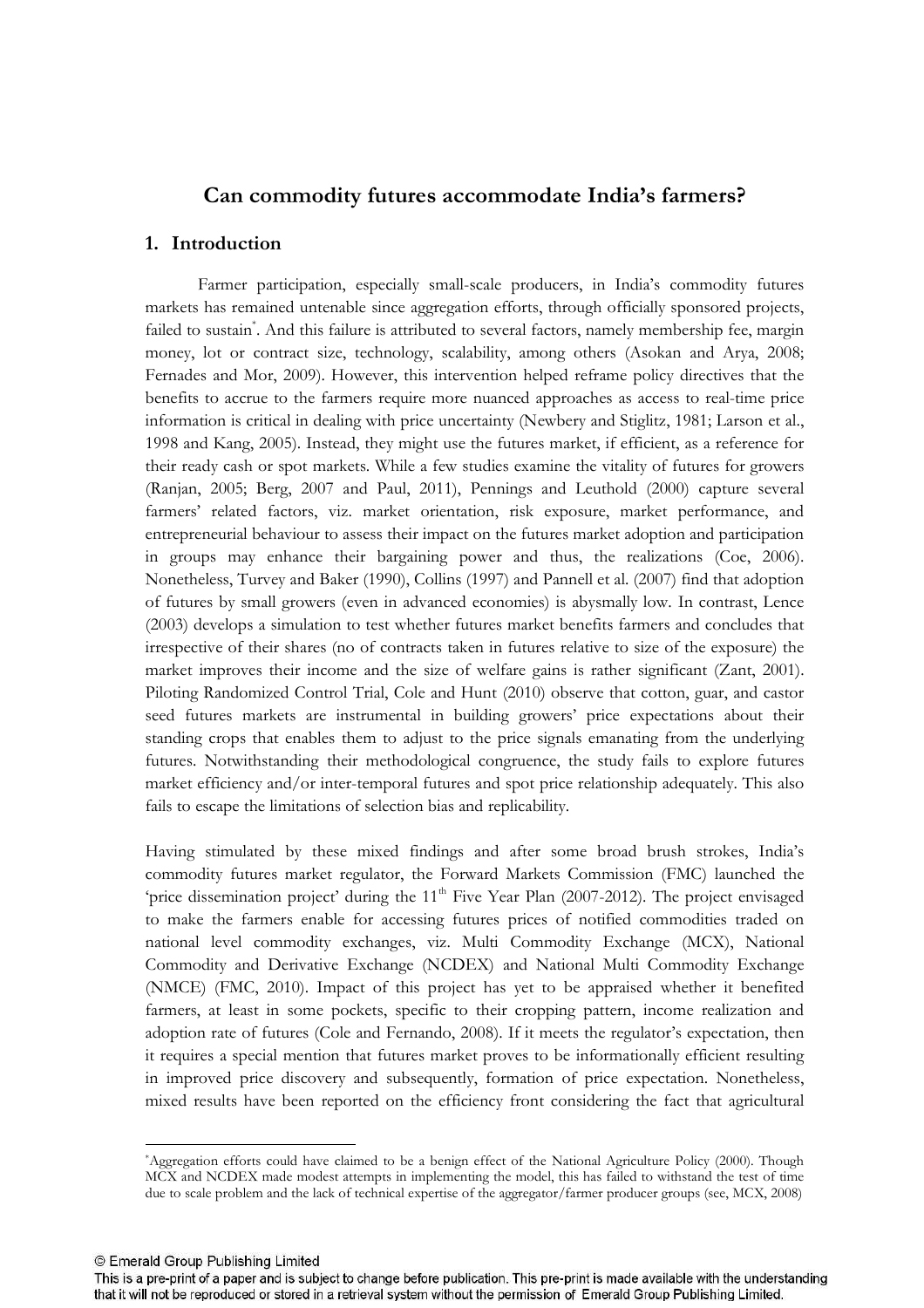commodities futures are more nuanced compared to other derivative markets with respect to standardization and delivery (Mohan and Love, 2004; Karande, 2006; Ge et al., 2008; Roy, 2008; Kumar and Pandey, 2009;Ali and Gupta, 2011; Dey, 2013). While a few studies report illiquid futures as compared to the spot, other research demonstrate the former as a thick one mainly because of trade volume, degree of participation, and liquidity (Mattos and Garcia, 2004). However, in India, unorganized and fragmented spot markets remain a major "stumbling block" for developing liquid futures markets (Nair, 2004).

With this backdrop, we intend to explore a few research questions from a sectoral (plantation) standpoint: (a) are select futures markets informationally efficient in price formation or/and dissemination?; (b) what is the direction of causality in terms of information flow between select commodities futures and spot markets or which market dominates to reveal the price information and does the dissemination faster?; and (c) do farmers need to adopt select futures rationalize their spot price expectations? Select futures and spot markets chosen for this study include, namely pepper, coffee and natural rubber (NR). Rationale behind the inclusion of these markets comprises several factors, viz. compulsory delivery logic as specified by the notified exchange, namely NMCE (Naik and Jain, 2002), stock-to-use ratios, mature spot or physical markets and India's reliance on imports of these commodities (either raw or processed forms) and impact of the ASEAN-India preferential trade agreement on plantations, especially rubber (see, Veeramani and Saini, 2011). For instance, in FY 2010, India imported about 0.15 million metric tonnes of these commodities (compiled by authors from several sources† ). In this pie, NR accounted for a larger quantum  $(58%)$  followed by coffee  $(41%)$  and pepper  $(1%)$ . It also implies the demand for domestic consumptions of coffee and NR. In domestic trading, there are inherent risks in production, which may be endogenous to the market system and attributed to several non-price factors, such as technology, irrigation, labour force, and market sentiment, among others (Ghosh, 2011). While this sector has witnessed a sheer concentration of some corporations, (Gupta, 2011), government has hardly reinitiated any structural reform post nationalization of futures trading on the said commodities (Rao, 2009). Nevertheless, futures multiplier in rubber and coffee as measured by a ratio of trade volume to production has been declining while it has gone up astoundingly for pepper, from 38.44 in 2009-10 to 81.25 in 2010-11 (Sahadevan 2012). Low multiplier might have arrested liquidity in coffee and rubber markets, although bullish phase in pepper futures has been persistent for quite a long period. Therefore, the regulator and demutualised exchanges with renewed interests might improvise the contract specifications/features for injecting liquidity in plantations. Therefore, all these factors trigger base the study on a firm-ground.

The remainder of paper is structured as follows: Section 2 reviews related works and Section 3, data structure and methodology, Section 4 presents results and discussions, and Section 5 concludes.

## **2. Related Works**

© Emerald Group Publishing Limited

L

<sup>†</sup>Data were accessed from Coffee board, Rubber Board and Spices Board and DGCI&S, Kolkata, 201213.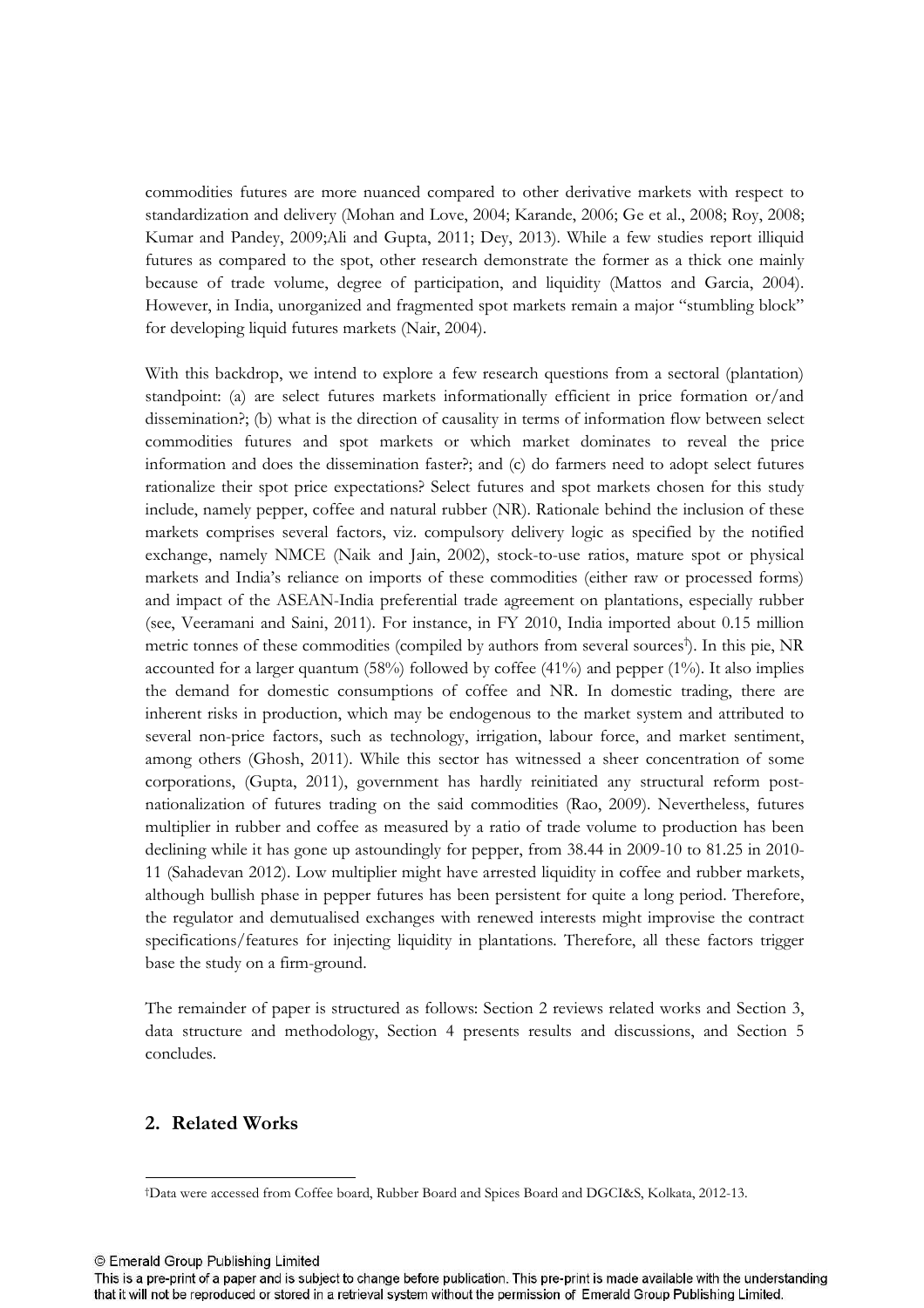Industry specificity of pepper, coffee, and natural rubber has been quite high compared to other commodities. On the one hand, international markets dictate their prices and on the other, their futures contracts account for a larger volume under compulsory delivery logic that might be instrumental for a natural convergence between futures and spot prices (NCDEX, 2013). The following sub-section reviews literature specific to these markets.

# **2.1. Pepper**

Literature on pepper futures and spot markets has been scanty. A few studies showed that the market is a backwarded one wherein pepper futures prices remain below the spot prices and traders prefer to trade in spot markets mainly due to higher convenience yield realized (Chakrabarty and Sarkar, 2010). In contrast, Dey and Maitra (2012) observe that pepper futures market is informationally efficient relative to the spot and the former might appear to be instrumental in price risk management.

# **2.2. Coffee**

Coffee futures and spot markets have extensively been studied for last two-to-three decades. Since coffee is often considered as "brown gold" and Least Developed Countries (LDCs) contribute a lion share to the world export, the commodity has gained importance among commodity experts and scholars. While a few studies explore the impact of futures on spot returns of different varieties of coffee (Mohan, 2003; Milas et al., 2004; Fry et al., 2011), others capture a nonlinear price (spot) behaviour among them and obtain mixed findings specific to interdependence between spot prices (Adrangi and Chatrath, 2003). Fortenbery and Zapata (2004) investigate the speculative impact of coffee futures on its export prices. Mohan and Love (2004) show whether coffee producers can benefit from coffee futures forecasts and find that changes in futures prices do not explain changes in spot prices adequately. However, futures prices tend to adapt to contemporary spot prices. Mohan (2007) explores the cost-benefit metrics of option mechanism for hedging coffee grower's risk. In a different setting, Dey and Alur (2012) conduct a similar kind of study and argued that coffee futures market is not amenable to hedging and farmers' participation therefore may not be a viable proposition. In another study, Ghoshray (2010) examines a long-run relationship among spot prices of four varieties using co-integration and found that the law of one price does not hold since the market appears to be imperfect. Fry et al. (2011) investigate the interdependence of global coffee spot and futures markets and impact of speculative behaviour of futures on spot price uncertainties in major production centres and concluded that spot and futures markets are interdependent. They also put forward that spot appears to be more efficient as compared to futures that also corroborates Mohan and Love (2004) and Dey and Alur (2012) findings.

# **2.3. Rubber**

Empirical research on rubber markets, in general and rubber futures market, in particular has been quite sparse. Nittayagasetwat and Nittayagasetwat (2010) explore the informational efficiency of Thailand's rubber futures market. Guoguang (2005) analyses the price relationships between Chinese NR futures and spot and found that both markets are devoid of co-integration. Studies on forecasting rubber spot prices using futures have also been minimal. Romprasert (2009) shows that daily and monthly futures prices serve as an unbiased predictor of future spot

This is a pre-print of a paper and is subject to change before publication. This pre-print is made available with the understanding that it will not be reproduced or stored in a retrieval system without the permission of Emerald Group Publishing Limited.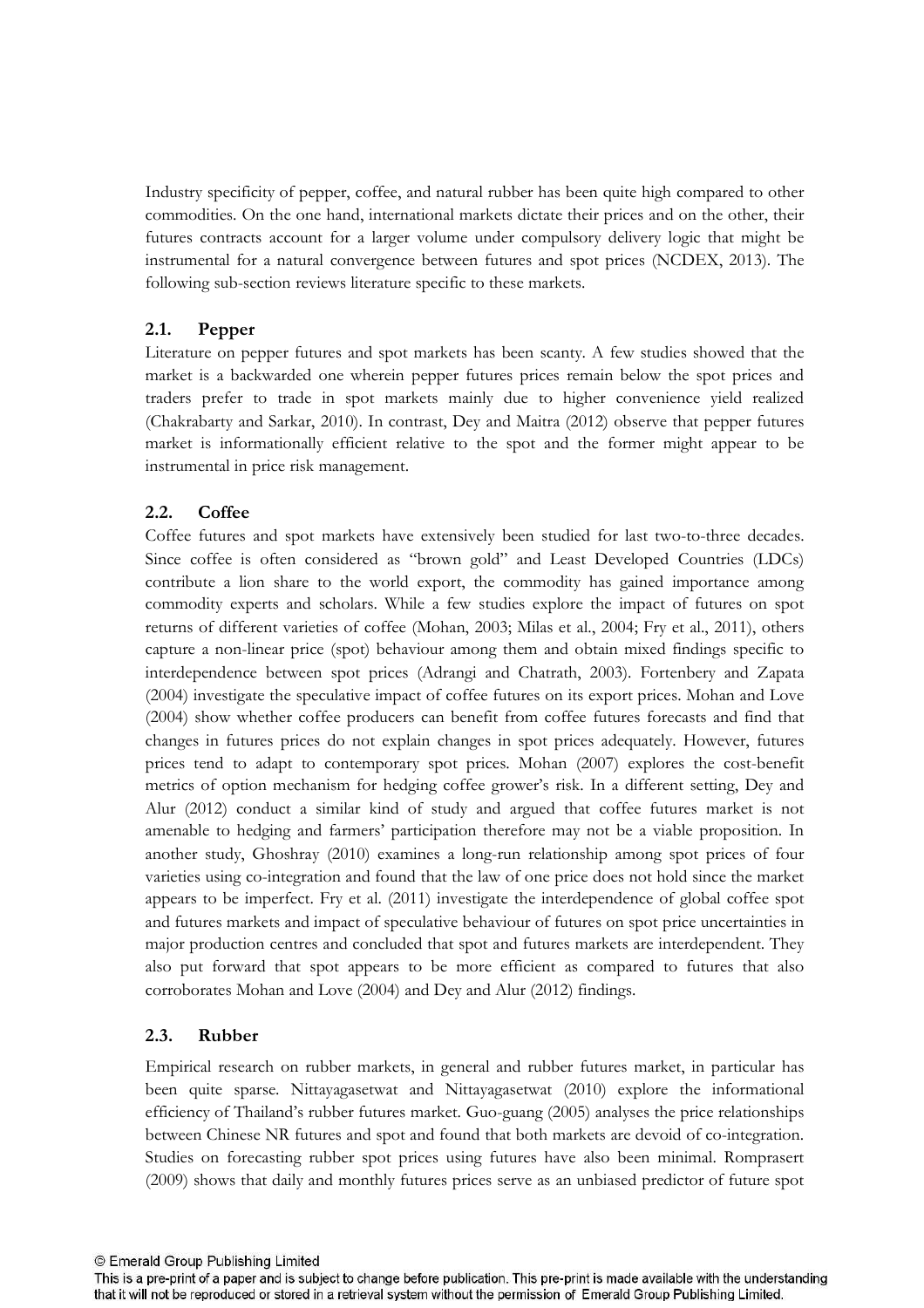prices and concluded that rubber futures market is weak form efficient in Thailand. Maitra and Dey (2014) demonstrate that the dependence structures between India's and China's rubber futures markets appear to be pronounced in comparison to other Asian markets. Another measure of efficiency reported in the similar context is through modelling of volatility spillover and asymmetric effect of positive and negative shocks on rubber futures returns (Chang et al., 2010).

It is quite apparent that the methodological advancement to attain robustness and parsimony (of the model) for testing the futures market efficiency has been remarkable. Though the present study is not a departure from applying time-tested econometric techniques, it might be a distinct one on the motivation front from other empirical studies reviewed above.

# **3. Data Description and Methodology**

## **3.1. Data Structure**

Pepper, coffee, and natural rubber futures and spot prices (daily closing) were accessed from the NMCE so as to maintain a consistency in the analysis and subsequently, reporting. We utilized standard econometric techniques to investigate whether select futures markets are informationally efficient both in the long- and short run. The study used near month futures prices to avoid the potential problem of liquidity as per trading time hypothesis (Jegadeesh and Titman, 1993). Mid-and far-month futures were not considered for the entire analysis. Though it is important to consider all three months in the analysis from the hedger's point of view, we assumed that hedger can roll over the select contracts until the underlying commodity is ready for harvesting or disposal in the spot market.

The study considered pepper spot and futures prices from May 21, 2003 to March 28, 2011. There were 2,244 observations that followed continuity while reporting contract-statistics. It may be noted that pepper prices in consecutive two years, 2009 and 2010, witnessed significant price fluctuations. Similarly, coffee spot and futures prices, from February 22, 2005 to March 24, 2011, were accessed from NMCE comprising 1,062 observations that consisted of almost 25 bi monthly coffee futures series. It is interesting to note that the exchange did not report 12 bi monthly coffee futures series from November 2006 to September 2008. This might be because of either excessive price hike in spot market or illiquid coffee futures trade observed during that period. Following September 2006, March futures 2007 witnessed only one delivery. Average close price in that period stood at USD 144 per quintal whereas September coffee futures in 2006 showed an average close price of USD 117 per quintal. Despite very low trade volume and turnover reported from November 2006 to September 2008, futures trading continued without any suspension. Except a lag of about a year or so, the exchange observed continuity in coffee futures trading that is evident from the series statistics. In addition, an upward movement in trade volume had been observed, however this was temporary that remained in only six contracts during 2009 out of 25 contracts (NMCE, 2011). In case of rubber, the study considered daily rubber futures and spot prices from July 1 2003 to April 30 2010. It is worth mentioning that from October 2007 onwards, rubber futures prices continued to fluctuate and in May 2008, reached its peak, USD 200 per quintal that resulted in a temporary suspension and was lifted in

This is a pre-print of a paper and is subject to change before publication. This pre-print is made available with the understanding that it will not be reproduced or stored in a retrieval system without the permission of Emerald Group Publishing Limited.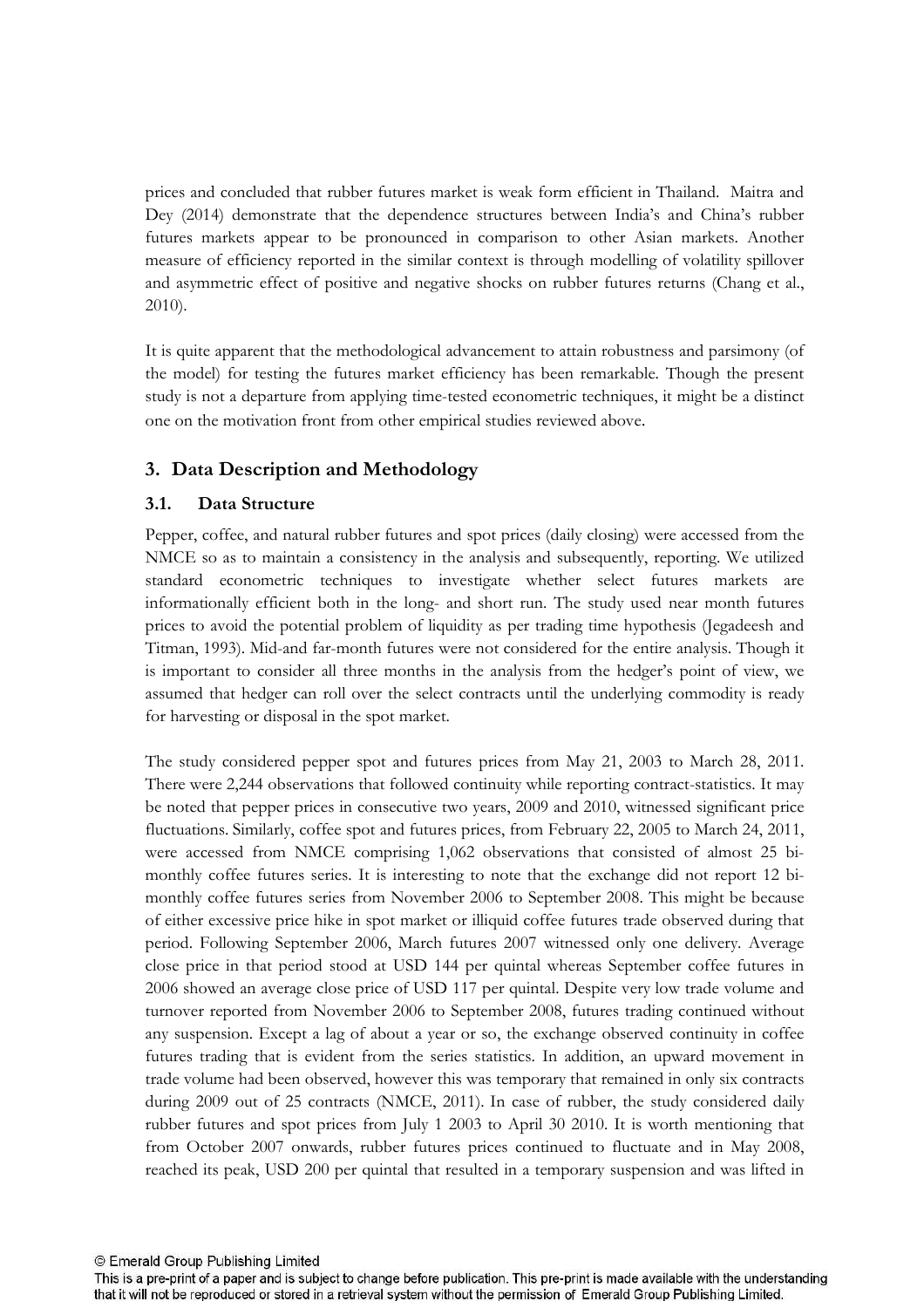end of 2008. During that period, prices moved in the bracket of USD 160 to USD 180 per quintal. Gradually, it reached USD 240 and then, USD 300 per quintal in end of 2010 and finally crossed USD 340 per quintal in early 2011. This might be due to high demand for consumptions observed in India and China.

Spot and futures returns were calculated considering the first difference of logarithmic prices (continuous compounding), i.e.,  $\{r_t = \ln(F_t/F_{t-1}) \& \ln(S_t/S_{t-1})\}\.$  In order to arrive at common time frame, we considered only matching data points. Except pepper, presence of structural breaks (employing Chow's break point test) had been found in coffee and rubber futures from November 2006 to September 2008 and June 2008 to December 2008, respectively that did not account for the analysis (for co-movement of futures and spot prices, refer Figure 1-A, B & C). A detailed note on contract specifications of select futures contracts is presented in the table8.

### **3.2. Methodology**

Cointegration is employed using Johansen (1988, 1991) and Johansen and Juselius (1990) procedure co-integration test. It is generally used to explore a long-run relationship between the nonstationary variables that indicate the presence of a common stochastic trend. Standard VECM (Johansen, 1988) was estimated through the following set of equations.

 $\Delta Xt = \sum \Gamma i \Delta Xt - i + \pi Xt - i + \varepsilon i, i = 1..., \rho............[1]$  $\varepsilon t \Omega t - i \in (0, \Xi t)$ 

where  $X_t$  is a 2 X 1 vector  $(S_t, F_t)$ ' of the spot and futures prices respectively,  $\Delta$  denotes the first difference operator,  $\varepsilon_t$  is 2 x 1 vector of residuals  $(\varepsilon_{\rm{St}}, \varepsilon_{\rm{Ft}})$ ' follow an as-yet-unspecified conditionally distributed with mean zero and time varying covariance matrix,  $H_t$ .

The characteristic roots of the n x n matrix  $\Pi$  are the values of  $\lambda$ , which satisfy the following equation (Π-  $\lambda I_n$ ) = 0 where  $I_n$  is an n x n identity matrix. Johansen (1988) proposes the following two statistics for testing the rank of  $\Pi$ :

$$
\lambda trace(r) = -T \sum \ln(1 - \lambda i), i = 1, 2, 3, ..., n
$$
.................[2]  

$$
\lambda \max(r, r + 1) = -T \sum \ln(1 - \lambda i + 1)
$$
.................[3]

where  $\lambda$ ' are the Eigen values to be obtained from the estimate of the  $\Pi$  matrix and T is the number of usable observations. The  $\lambda_{\text{trace}}$  tests the null that there are at most r co-integrating vectors, against the alternative that the number of co-integrating vectors is greater than r (  $Ho: r < 0; H1: r \ge 0$ ) and the  $\lambda_{\text{max}}$  tests the null that the number of co-integrating vectors is r, against the alternative of  $r + 1$  ( $Ho: r < 1; H1: r \ge 1$ ).

VECM of time series (using futures and spot prices) is presented below.

$$
R_{st} = \alpha_1 + \alpha_s ect_{t-1} + \sum \beta_{st} R_{s,t-i} + \sum \gamma_{jt} R_{ft-j} + \varepsilon_{st} \dots \dots \dots \dots \tag{4}
$$
\n
$$
R_{ft} = \alpha_2 + \alpha_f ect_{t-1} + \sum \beta_{jt} R_{ft-i} + \sum \gamma_{sj} R_{st-j} + \varepsilon_{ft} \dots \dots \dots \dots \tag{5}
$$

This is a pre-print of a paper and is subject to change before publication. This pre-print is made available with the understanding that it will not be reproduced or stored in a retrieval system without the permission of Emerald Group Publishing Limited.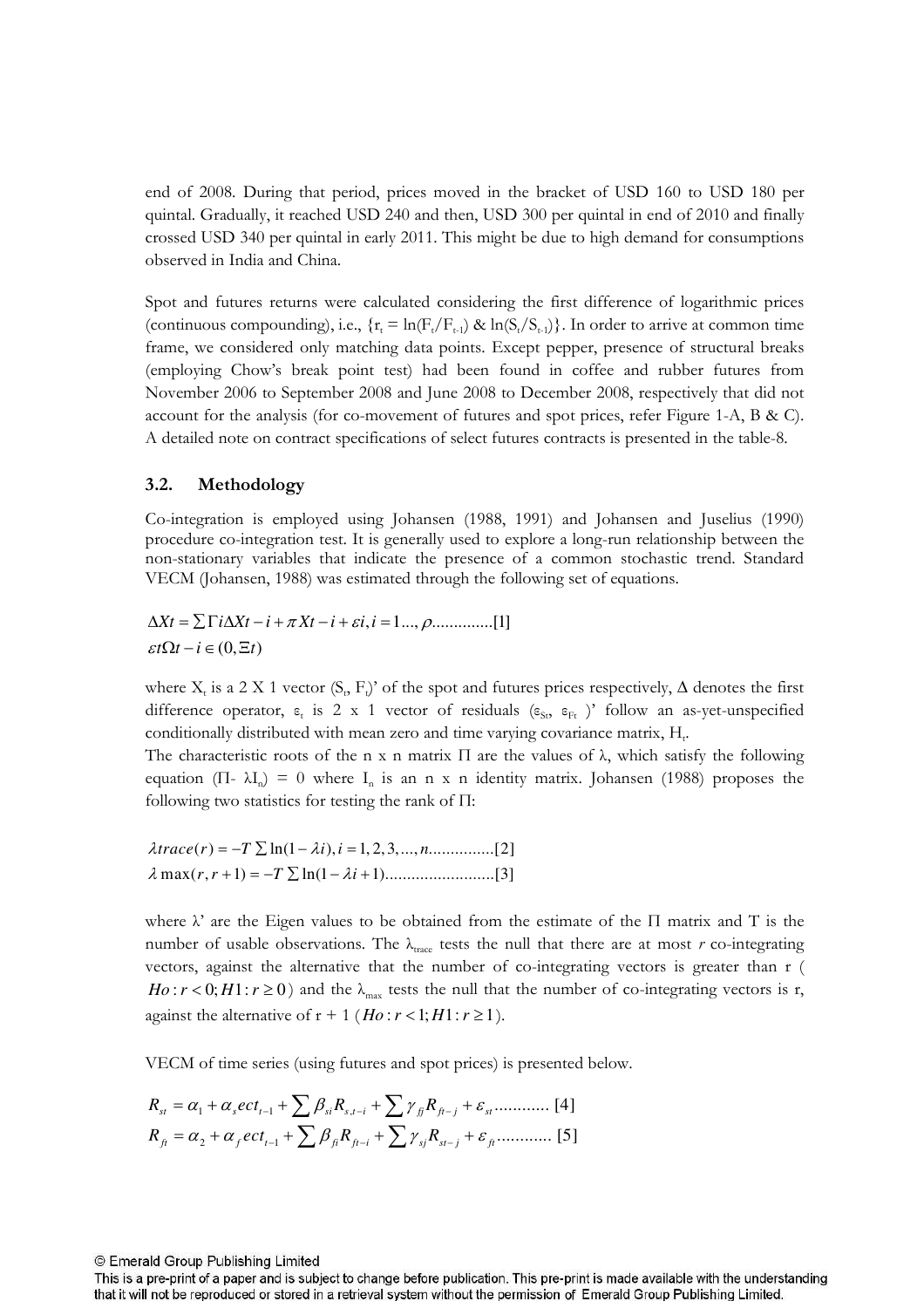where  $R_{st}$  or  $\Delta S_t$  is the return series from spot market and  $R_{Ft}$  is the return series of futures market, βs<sub>i</sub>, γs<sub>j</sub>, β<sub>Fi</sub>, γ<sub>fj</sub> are the short-run coefficients, Ω (S<sub>t-1</sub>-F<sub>t-1</sub>) is the error correction term (ECT), and  $\varepsilon_{s,t}$  and  $\varepsilon_{F,t}$  are residuals as explained earlier. The magnitude of the coefficients  $\alpha_s$  and  $\alpha_f$  determines the speed of adjustment back to the log-run equilibrium following a market shock or "unit shock" that is from spot to futures, within spot, within futures, and from futures to spot through Impulse Response Analysis. When these coefficients are large, adjustment is quick, and so  $\Omega$  will be highly stationary and reversion to the long-run equilibrium will be rapid, where  $\zeta$  is error coefficient, is adjusted through ECT that is  $\Omega$ .

In the last section of analysis, we applied Generalized Forecast Error Variance Decomposition (GFEVD) test. It is noteworthy to note that impulse/innovation response analysis proves inconsistent to measure impulse responses for longer horizons (Enders, 1995). In order to address this, Sims (1980), Abdullah and Rangazas (1988) propose that GFEVD is superior to FEVD, while analysing a dynamic relationship between a set of variables, say bivariate (endogenous). While FEVD is susceptible to the ordering the endogenous variables, GFEVD is invariant to that property (Yang et al., 2005). Therefore, in the absence of this approach, inferences on statistical significance of interdependence between economic variables, such as select futures and spot prices, may be misleading. VECM coupled with 'Granger' causality test, and GFEVD attempt to test the information transmission between futures and spot markets through the multitude of spillover effects in mean returns of futures and spot prices. GFEVD provides the percentage of variation in returns of one variable as explained by the other one. In this study, the two variables considered were select commodities futures and spot returns.

## **4. Results and Discussions**

### **4.1. Descriptive statistics of Pepper, Coffee, and Rubber Markets**

Table1 reports the descriptive statistics of pepper, coffee and rubber spot and futures return series. While both the return series of pepper and coffee are positively skewed, rubber markets show a negatively skewed distribution. However, the kurtosis, a measure of peakedness, was observed high for all select futures and spot markets implying a fat-tailed distribution (nonnormal distribution), not modestly sized deviations. And this tailed distribution implies that variability in futures and spot return (gain/loss) appears to be high as compared to implied distribution. High leptokurtic distribution indicates non-normality of both series of the three markets. QQ plot (Fig 2-A, B, & C) also depicts that distributions of returns are most leptokurtic in coffee than pepper and rubber. Skewness is also highest in coffee in comparison to pepper and rubber. On the other hand, Jarque-Bera<sup>‡</sup> (JB), a diagnostic check for normality, proved that both series are devoid of normality and having fat tail. . This study used Augmented Dickey Fuller (ADF) test with both trend and intercept to detect unit root in the presence of correlated error term of futures and spot prices and reported unit root in leveldata series, but not in return series, which implies that both series achieved the same order of integration (I (1)).

© Emerald Group Publishing Limited

l

<sup>‡</sup> JB is a parametric test of normality. The skewness and kurtosis estimate shows the presence of normality through probability value of JB test. To attain normality for a data series, value of skewness should be zero and the value of kurtosis should not exceed three. The standard formula to estimate normality with JB statistics is  $n/6[S^2 + (K-3)^2/4]$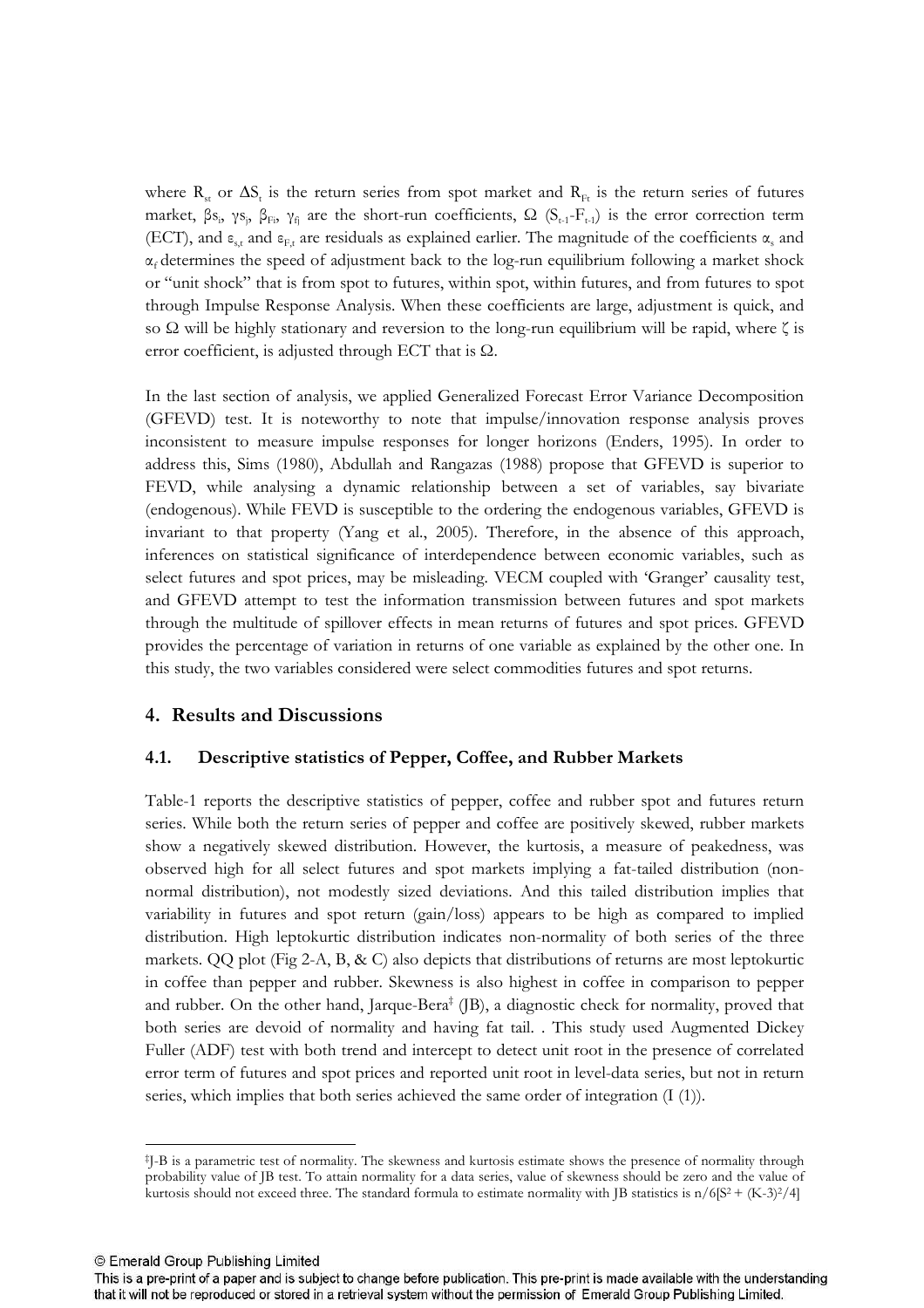(Table-1 here)

### **4.2. Co'integration**

We employed Johansen's co-integration test adopting 'modified Pantula' principle to estimate exact number of co-integrating vectors in select futures and spot prices. Results in Table-2 shows that at least one (1) co-integrating vector  $(\beta)$  was identified for all the three markets that satisfied the case (i) noted under methodology section.

(Table2 here)

### **4.3. Weak Exogeneity**

Weak exogeneity is usually performed to test whether futures (spot) appears to be non responsive to any shock emanating from the spot (futures) in the long run and if it does so, then futures (spot) must be weakly exogenous to the spot (futures) price. It is evident from pepper markets that futures was weakly exogenous to spot prices that is in contrast to coffee markets, wherein the latter one was weakly exogenous to the former one. If the futures markets are weakly exogenously then the dominant source of information in the price discovery process in long run is given by the futures markets, while the dominant role of information by spot markets puts a question on the efficiency of futures markets. On the other hand, though rubber futures prices had been observed weakly exogenous relative to the spot, it remains inconclusive and needs further exploration. Table3 presents the exogeneity test results of select markets.

(Table-3 here)

### **4.4. VECM and 'Granger' Causality**

After investigating the long run equilibrium relationships, we explored the short run integration or returnspillover between futures and spot returns applying linear 'Granger' causality (Block Exogeneity) test. In order to obtain a parsimonious model, BIC information criterion was chosen§. Results show that error correction coefficient ( $\alpha$  of ECT) of pepper futures return ( $R_{\beta}$ ) was positive and statistically insignificant at 5% level whereas ECT of spot return  $(R_{\alpha})$  was negative but statistically significant at 5% level. This implies that error correction mechanism (ECM) was instrumental for the convergence between futures and spot prices. It is interesting to note that while futures appeared to be non-responsive (or sedentary in nature) to the spot, spot responded to futures and corrected itself to reach a steady state in the long run. Hence, futures can be held responsible for impacting spot. The short run coefficients,  $\beta_{s1}$  and  $\gamma_{f1}$  were statistically significant at 5% level indicating the return spillover from spot to spot and futures to spot, respectively. 'Granger' causality test shows that there was unidirectional causality from futures to spot return that is also in-sync with VECM results.

© Emerald Group Publishing Limited

l

<sup>§</sup> Information criterion includes, namely Akaike (AIC), Bayesian (BIC) and HannanQuinn (HQIC), which are considered for a parsimonious yet robust model. Amongst these, BIC was selected as it helped to augment the model fit considering a lag-order, minimum value of criterion and explained finite prediction error (Enders, 1995).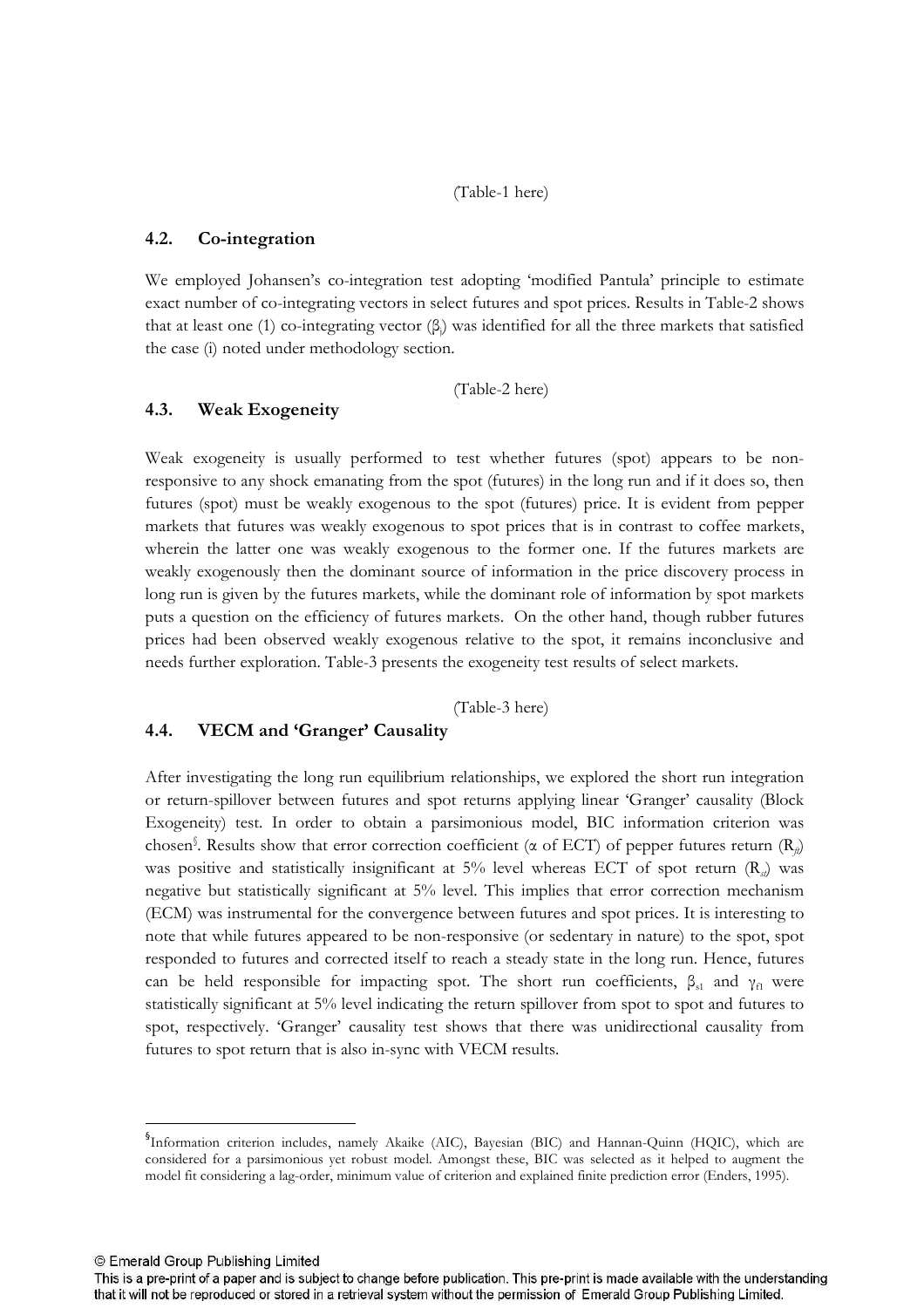On the other hand, ECTs of coffee futures return  $(R_{ij})$  and spot return  $(R_{ij})$  were positive and negative, but both were statistically significant at 5% level, respectively. This implies that changes in futures and spot prices responded to each other instantaneously because of ECM and therefore, both the price series tended to reach a longrun steady state. The short run coefficients, namely  $\beta_{f1}$ ,  $\beta_{f2}$  and  $\gamma_{f1}$  that measure the return-spillover from futures to spot return were statistically significant at 5% level and  $\beta_{s1}$ ,  $\gamma_{s2}$  were also found significant at 5% level measuring the return spillover from spot to futures. It may be noted that since ECTs of both futures and spot return were statistically significant at 5% level, a leadlag relationship might not be apparent. However, futures and spot prices moved in tandem due to the presence of co integration. On the short run causality front, there was bidirectional causality, but impact of spots was pronounced compared to futures.

In the case of rubber, ECTs of both futures and spot return ( $\mathbb{R}_{\theta} \& \mathbb{R}_{\theta}$ ) were positive indicating a nonstable explosive correction that is a marked deviation from Engle and Granger's (1987) ECM representation. Though ECT of rubber futures was statistically insignificant and ECT of spot, statistically significant at 5% level, there was very little possibility of convergence between the two. In other words, the divergence might have led a sharp decline in rubber futures trade as reported by the NMCE (2011). However, the short run coefficients of spot (β<sub>s1</sub>, γ<sub>s1</sub>) and futures return (γ<sub>f1</sub>, γ<sub>f2</sub>) were statistically significant at 5% level indicating a short run causality (through VAR measures) as also confirmed by 'Granger' causality test. Table4 & 5 present VECM and 'Granger' causality tests results of respective commodities markets.

> (Table-4 here) (Table-5 here)

### **4.5. Generalized Forecast Error Variance Decomposition**

We estimated orthogonal variance decomposition of forecast error up to ten lags after VECM fit. While first two rows of Table-6 presents variation in pepper futures as explained by its lagged- and spot returns, and the variation in spot as explained by its lagged- and futures returns. On the one hand, magnitude of variation in futures returns explained by its lag (ranging from 100 to 99.99%) was pronounced than that of spot returns  $(0.00-0.01\%)$ . On the other hand, magnitude of variation in spot returns explained by its own lag was lesser (54.755.4%) than the same explained by futures returns (45.24-94.6%). Thus, findings seek to reinstate an efficient futures market in the short run too.

Similarly, second two rows of Table6 presents variation in coffee futures returns as explained by its lagged-and spot returns and variation in spot as decomposed by its lagged-and futures returns. Contrary to pepper markets, magnitude of variation in coffee futures return explained by its own lag was higher and varying from 58.32 to 56.53% and variation in futures return explained by spot returns ranged from 41.67 to 43.47%. On the other hand, variation in spot returns explained by its own lag was pronounced  $(100-89.7%)$  than that of futures returns  $(0-10.39%)$ . Therefore, it is apparent that coffee spot was informationally efficient compared to its futures in the short run.

This is a pre-print of a paper and is subject to change before publication. This pre-print is made available with the understanding that it will not be reproduced or stored in a retrieval system without the permission of Emerald Group Publishing Limited.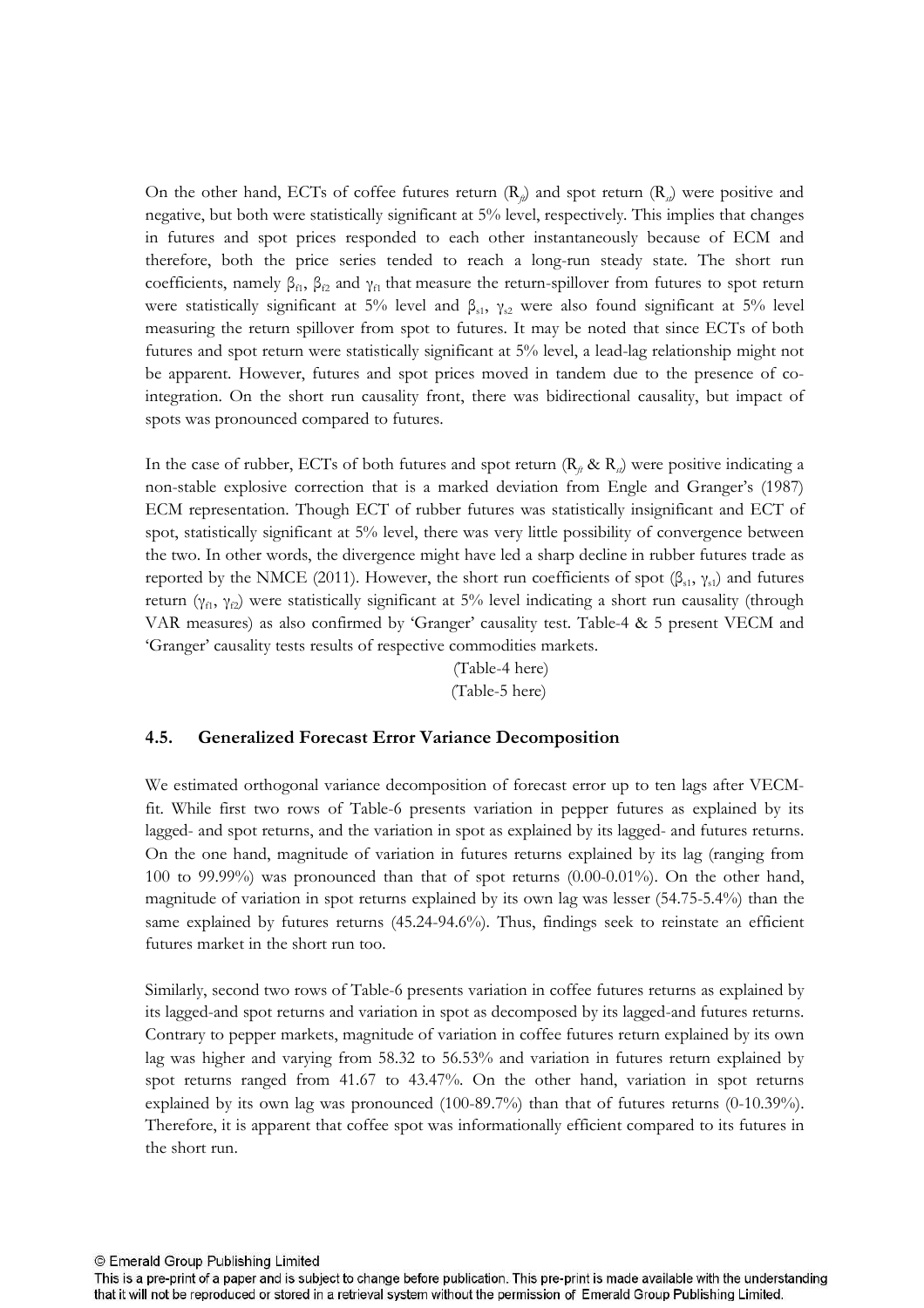GFEVD tested for rubber seemed to be consistent with coffee markets, which is evident from Table-6. While magnitude of variation in futures explained by its own lag value was ranging from 65.29 to 64.46%, variation in futures explained by spot returns varied from 34.71 to 35.53%. On the contrary, magnitude of variation in spot explained by its own lag was higher (100-73.60%) than that of futures return  $(0.00-26.40\%)$ . Hence, rubber spot appeared to be efficient alike coffee spot market in the short run. Table-6 below present GFEVD test results of respective markets.

### (Table- 6 here)

To sum up, it is plausible that amongst three markets, pepper and coffee (futures and spot) show error correction by spot, and both futures and spots, respectively. While pepper and coffee exhibited convergence, rubber futures and spot showed a sign of divergence. In addition, the direction of information flow captured through 'Granger' causality test obtained remarkably consistent results for all the three markets. Unidirectional causality from pepper futures to spot market is observed wherein the former was weakly exogenous to the latter and while, bidirectional causality is observed in coffee and rubber futures and spot markets. Contrary to NR markets, coffee spot appeared weakly exogenous. From a returnspillover point of view, coffee and rubber spot markets seemed more efficient in decomposing variance of futures and spot returns (forecast errors) compared to their futures in the short run. Conversely, pepper futures appeared more efficient than its counterpart. Table7 below presents a summary of above findings.

(Table- 7 here)

## **4.6. Discussions**

With the application of standard time series techniques, this study attempted to demonstrate futures market efficiency at least in select commodities. While pepper futures appeared to be informationally efficient, analysis supported the dominant role of coffee and rubber spot markets in price discovery and price dissemination. Though pepper futures acted as a leader in driving spot prices, coffee and rubber futures and spot were moving in tandem. However, non-stable explosive correction showed a sign of divergence between rubber spot and futures markets unlike the other two. It may be noted that India's rubber futures market has been a subject of controversy ever since NMCE initiated trading in 2003.

Intuitively, pepper futures might have some speculative impact on its underlying market and therefore, 'contango' – an expected market phenomenon (Brennan, 1991) appeared to persist. This implies that local supply might outstrip local demand and therefore, market participants might be reluctant to store pepper for a longer period in warehouses and/or under any storage premises. The efficient role of pepper futures might be due to the efforts put in by the concerned authority that has led to a better maturity. Considering the importance of futures trading, trading in pepper futures started in 1957 under the auspices of Indian Pepper and Spice Trade Association (IPSTA), a regional exchange based at Kochi in Kerala. In August 2001, IPSTA offered international pepper futures contracts through its international commodity exchange division. Notwithstanding this remarkable breakthrough, the response in exercising

© Emerald Group Publishing Limited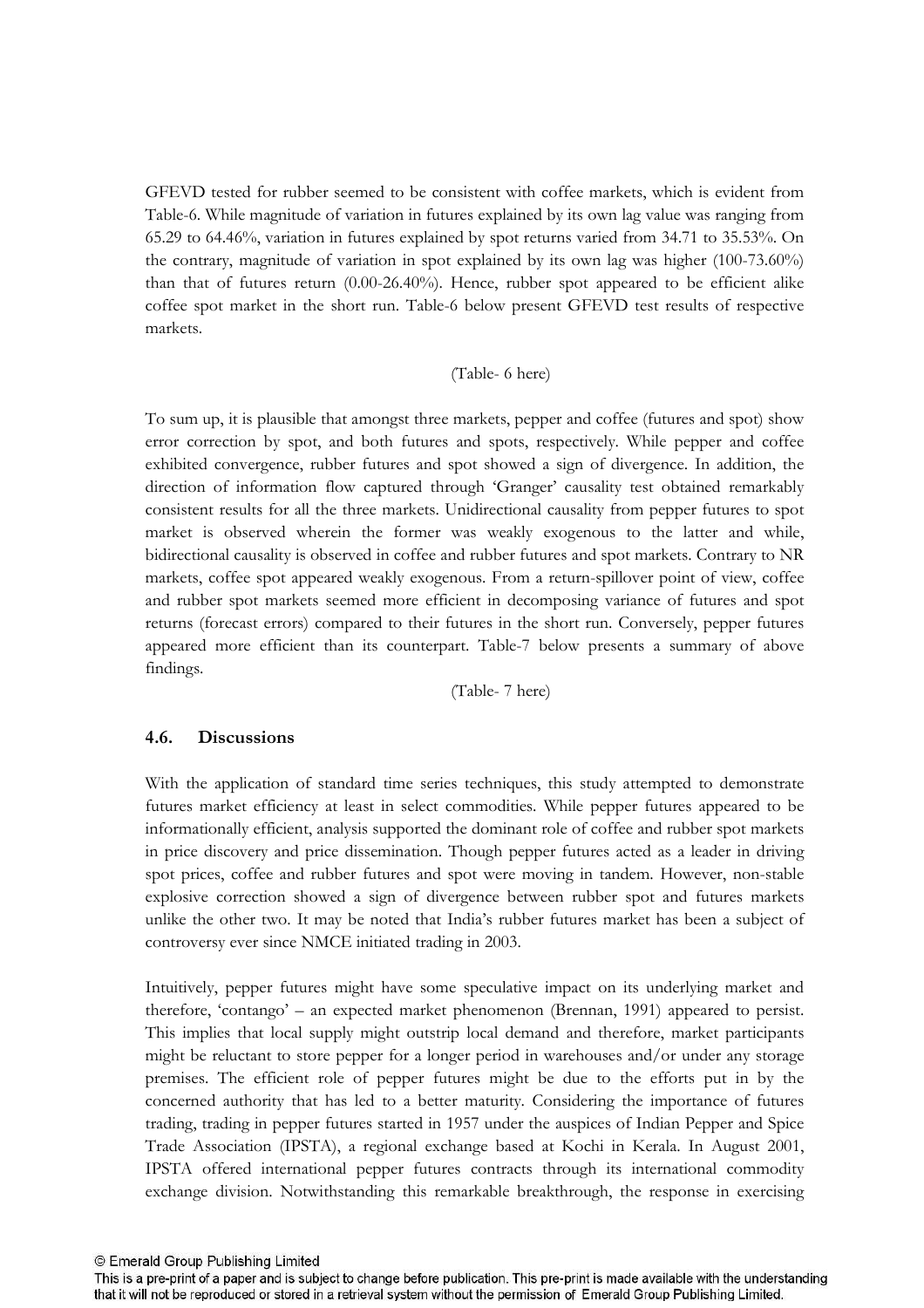these contracts had observed very low that indeed affected domestic pepper contracts and futures prices as well. Post 2002, national level commodity exchanges started offering pepper futures contracts. Amongst these exchanges, NMCE has witnessed a phenomenal growth in terms of trade volume and participation (Naik, 2009). Moreover, consequent on unidirectional feedback emanating from pepper futures to spot prices, speculative behaviour of the former might be responsible to push the latter up considerably. These findings are, apparently, contrary to Chakraborty and Sarkar's (2010) but similar to Dey and Maitra's (2012) work. It is interesting to note that non-participants have been investing in select futures from around 2006, during initial signs of US housing markets' ultimate collapse (Newman, 2009). However, the impact of financial trading on commodity futures markets may not be a culprit to food price inflation and global food crisis in  $2007-08$  (Bose,  $2009$ ).

Results obtained from coffee markets tend to fall in line with other empirical research by Kellard (2002), Mohan and Love (2004) and Dey and Alur (2012). Though adopted methodology showed a departure from Mohan and Love's (2004) work, findings are similar to and corroborate their study. The dominant role of coffee spot as compared to its counterpart might be due to the fact that coffee futures markets are in developing phase. Unlike pepper, the origin of organised futures trading in coffee started in 2005 only; before which the Coffee Futures Exchange of India set up in 1997 was the only regional exchange that facilitated the trading.

A key feature of the world coffee market is the substantial short-term spot price fluctuations. Empirical evidences show that producer revenues tend to depend on international coffee futures prices (Gemech and Struthers, 2007). Commodity futures market is one of the risk minimization tools available for them to hedge price risk (Mohan, 2003; Mohan and Love, 2004). Thus, coffee futures market needs to be efficient in price discovery and amenable to hedging (Dey and Alur, 2012). Some policy instruments need to be designed for mitigating the potential imbalances between demand and supply in global coffee markets that might help allowing a fair trade (Valkila and Nygren, 2010). However, abolition of International Coffee Agreements had induced volatility of coffee prices (Gemech and Struthers, 2007). Hence, impact of market-based instruments like forward/futures or/and option on coffee industries coupled with growers' welfare might be a way forward for future research.

Since empirical research on rubber markets in particular has been limited, this study might shed some light on inefficiency or/and resiliency of rubber futures. This may be attributed to several externalities, namely intermittent suspension on rubber futures trading during 2008 and influence of Asian markets, namely China, Japan, Singapore and Thailand on both reference and speculative pricing. India is the second largest consumer of natural rubber after China, while it ranks fourth in production. Several stakeholders are involved in this market like India's Rubber Dealer's Federation, Automotive Tyre Manufacturers' Association, India's Rubber Growers Association, Association of Rubber Producing Countries, Rubber Board, among others (Rubber Board, 2010). Participation of ATMA members and concerned plantation growers in rubber futures market has been minimal right since its inception as this market has been observed inefficient akin to coffee futures (Dey et al., 2012). Therefore, exchanges and the regulator should make concerted efforts to enhance the liquidity and participation of these key players.

This is a pre-print of a paper and is subject to change before publication. This pre-print is made available with the understanding that it will not be reproduced or stored in a retrieval system without the permission of Emerald Group Publishing Limited.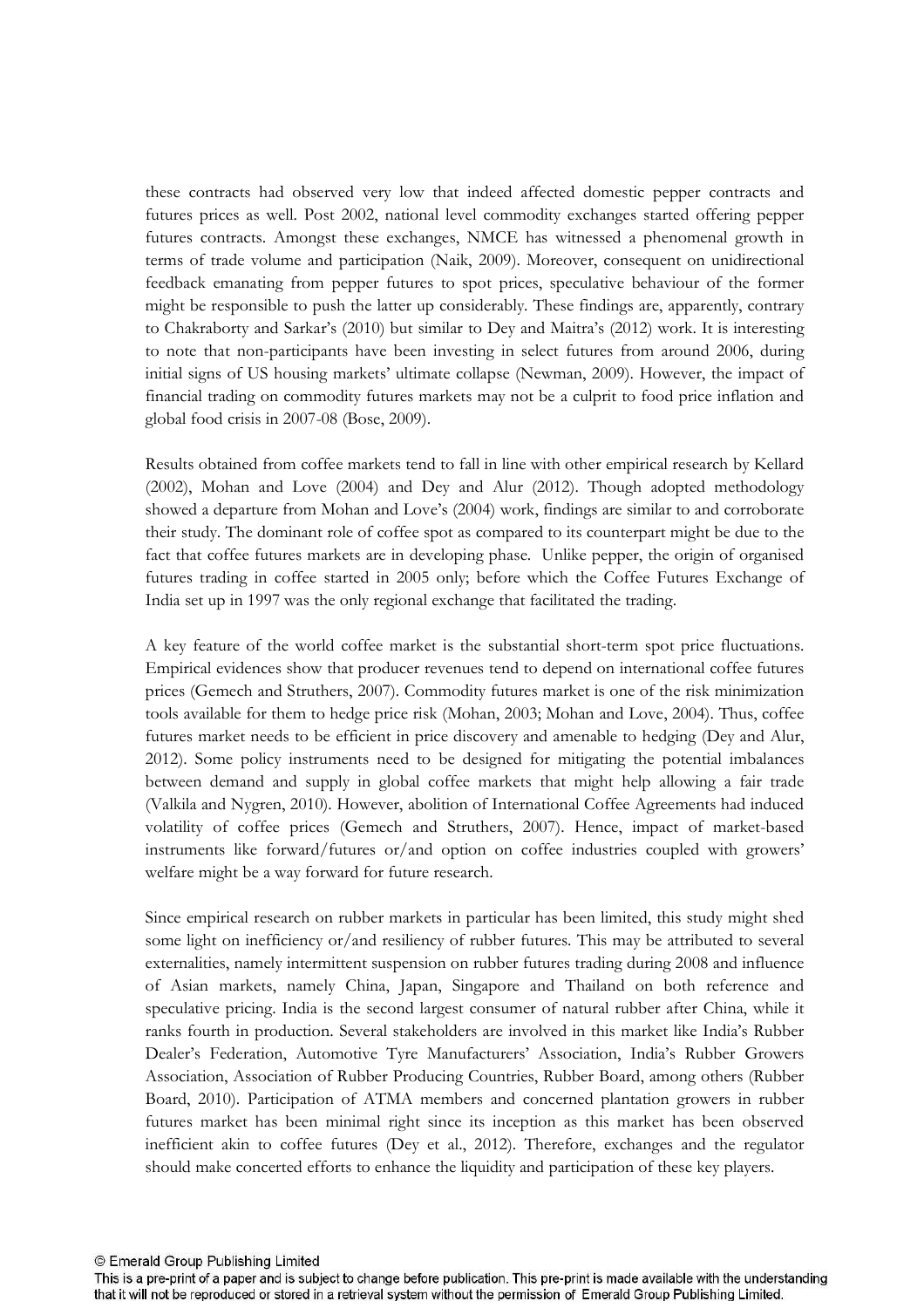However, Brenner and Kroner (1995) and Kellard (2002) caution that commodity markets might not be efficient in the long run since futures and spot may not be co-integrated due to several counts, namely arbitrage, time series property of nominal interest rate reflected in prices and other macroeconomic factors. Apart from a technical analysis, additional variables, such as supply of storage, real effective exchange rate, domestic interest rate, (marginal) convenience yield, to name a few need to be included for an incisive analysis of futures market efficiency. It is evident that in the period of higher volatility (observed mostly in foodgrains and pulses), a long run relationship between futures and spot prices can be established using co-integration methodology detecting the presence of potentially unknown structural breaks (Peri et al., 2013). The paper intends to explore the potential benefits of futures markets for producers. However, the study has a limitation that it has not considered co-integrating relationship with breaks. Since India's commodity futures markets are of recent origin, the long-run relationship between futures and spot markets under different regimes could be better understood if the data consist of longer horizon.

Efficient and liquid select futures markets might help rationalize farmers' expectation in two ways: one is through agricultural investment (rational decision making) like choice of crops to be sown and thus, cropping pattern or rationalising spot price expectation and the other one, by influencing their marketing decisions or engaging in organized spot markets, for instance, coffee growers can obtain the electronic warehouse receipts conforming to grade and lot size of coffee beans to the National Spot Exchange and eventually, the exchange would organise the auction between growers and buyers at the behest of the Coffee Board for obtaining a right price. In other words, in an expectation of a better price, group of growers or aggregators can avail loan by pledging their produce in the exchange's designated warehouses (under lock and key condition) and the exchange would gradually market the produce and help the growers repay their dues. Since this study raised serious concerns about the vitality of coffee and rubber futures markets, regulatory supervision of agents' economic behaviour has to be increased manifold. And the government need to revamp futures market functioning by initiating a phase-wise structural reform. If the role of futures markets in price discovery is not as efficient as in the case of two important plantation crops, coffee and rubber then in the long run, this might keep the farmers away from attaining a better realization.

It is worth noting that India is a net importer of select commodities. Thus, domestic trade cannot outweigh the world market in regard to pricing that includes both speculative and reference pricing (Pavaskar, 2010). Therefore, commodity exchanges offering these futures contracts need to work in-sync with trans-national markets for improving contract specifications and thus, the market performance. However, in the wake of sliding rupee against dollar – alarming situation, India needs to cut its imports by incentivizing domestic production of respective commodities.

### **5. Concluding Observations**

© Emerald Group Publishing Limited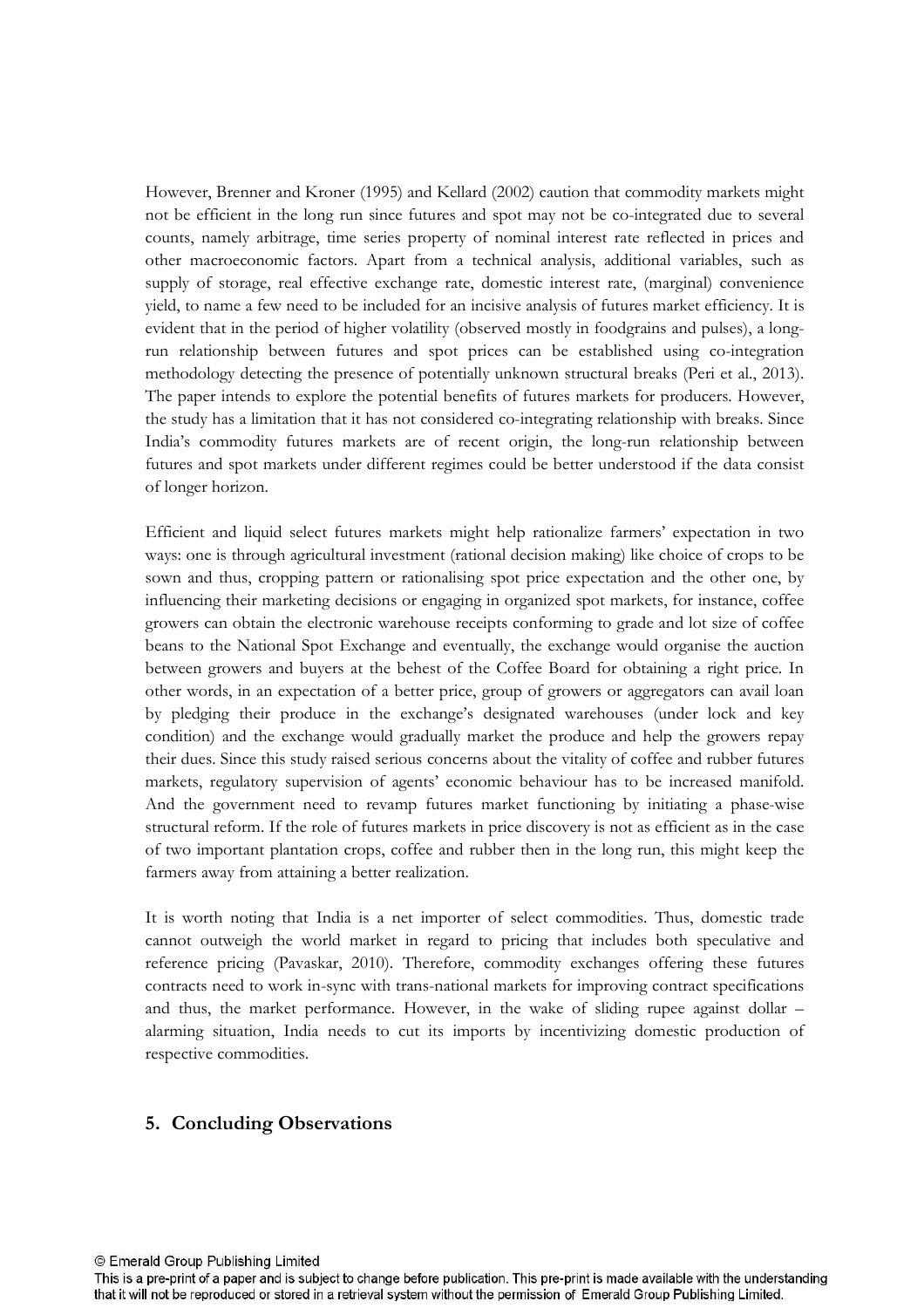This paper attempted to examine whether select futures markets can accommodate the growers. It was mostly found that futures markets are away from their role of rationalizing grower's price expectations. Until and unless the futures markets are being participated by a large number of producers and traders including small and marginal ones, benign role of these markets cannot be realized (Ali and Gupta, 2011; Ramaswami and Singh, 2007). It may be noted that small growers are often reluctant to venture into risky entrepreneurial activities in the absence of effective mitigation measures (Sarangi and Lahiri, 2007). Therefore, their participation in futures trading is a utopian proposition. Though the Task Force recommended to form plantation co-operatives for trading in futures at the behest of small growers (Subramani, 2007), this aggregation effort also failed to scale up. In other words, aggregator model, though an attractive proposition, has its own set of constraints (Asokan and Arya, 2008). Thus, growers' indirect participation in futures may rather help form and/or revise their expectations towards agricultural investment (Cole and Hunt, 2010).

Acharya (2004) and Ranjan (2005) opine that one of the ways in which a greater growers' participation could be achieved is through aggregation of their produce under the aegis of institutional arrangements, for instance NABARD-sponsored and MCX-facilitated aggregator model in castor seed markets in Gujarat. Growers may choose the spot format either given inefficient futures markets (coffee and rubber) and aggregator may perform a host of functions coordinating with group of farmers, assayers (warehouse service providers), financial institutions, and spot exchanges (Sinha and Kumar, 2011). As spot exchanges float farmers' contract through daily net settlement, aggregator can keep a track of daily pooled spot prices and a ledger of the trading account (prices and quantities bought and sold in the market yard). Thus, real time price information through spot exchanges can be available at growers' disposal.

Futures market efficiency needs to be interpreted succinctly considering a few instrumental factors, viz. liquidity, heterogeneity in participation (of hedgers and scalpers or/and arbitrageurs), delivery logic of the contract, among others. To this end, the regulator has to keep a vigil on settlement and delivery processes (continuous and staggered) of the contract that might curb in extra speculative behaviour and ultimately, would benefit the growers sustaining a healthy trade. For a desired impact of the project, theoretically, futures market a priori needs to be efficient to make the price dissemination faster. It seeks to help the underlying market by impounding information and reflecting a 'true' or a 'fundamental' value of the commodity. However, information (scarce or privilege) is costly to obtain and store entailing a robust market structure that can improve seamless interaction between futures and spot. As a result, futures may rationalize its existence forming a legitimate price expectation among growers. To this end, the following points as a way out may help enhance growers' awareness and thus, indirect participation (Organization for Economic Co-operation and Development, 2000).

- real-time price information dissemination through installing of more number of priceticker boards under the price dissemination project at the behest of the FMC/competent authorities;
- mandi modernization scheme to be implemented for integrating both spot and futures markets;

© Emerald Group Publishing Limited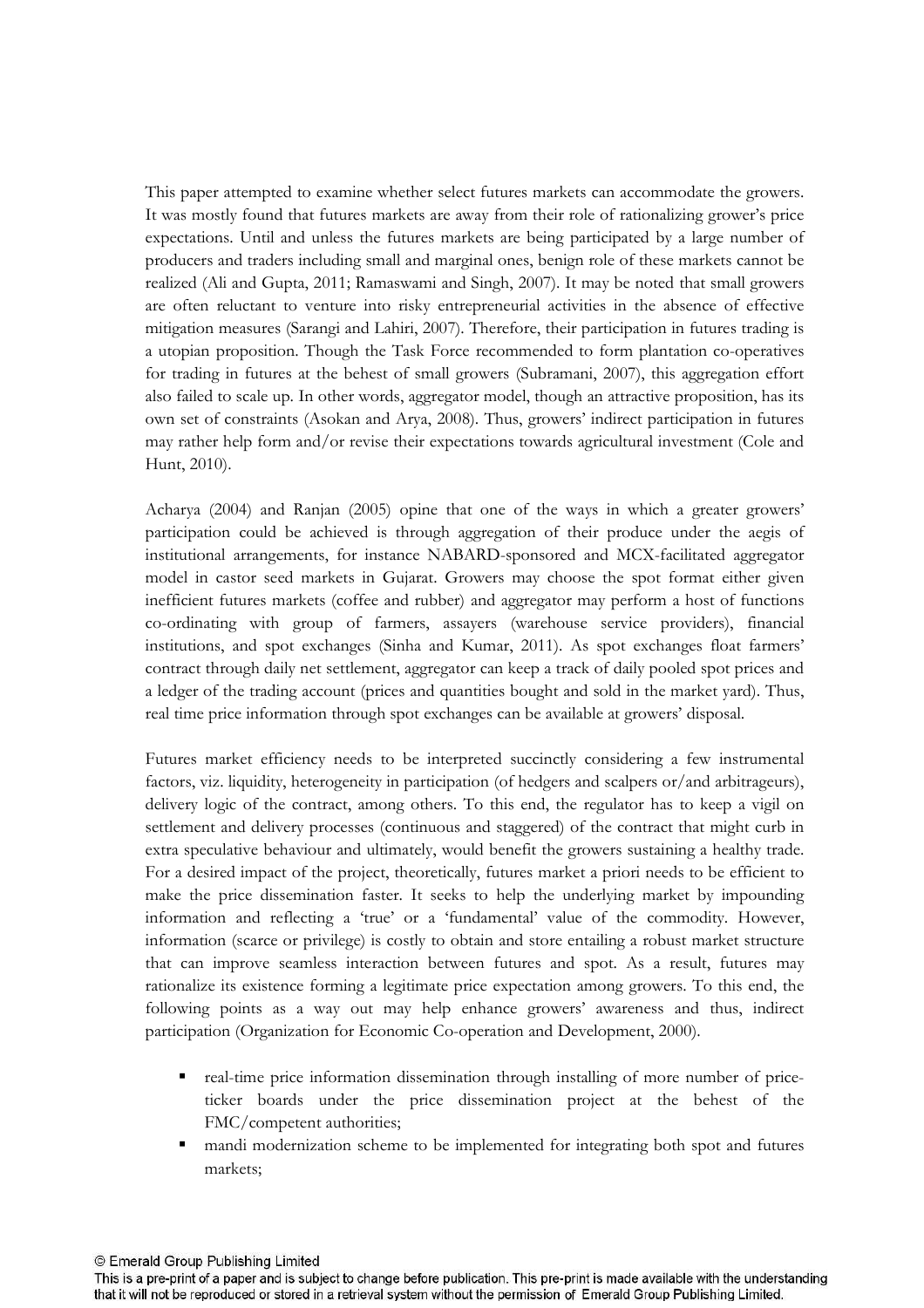- support of government machineries like civil supplies, plantation board, ministry of agriculture to promote several pro-growers programmes on how to market their produce effectively and efficiently;
- extension wings of the Ministry of Agriculture need to work in consonance with other actors for displaying price information of major croparrivals in Agricultural Produce Market Committee-market yards and its sub-yards;
- plantation Boards, such as Coffee, Rubber need to encourage farmers to cultivate the tradable or 'basis' variety, for instance, Malabar Gold-1 (garbled) for pepper, REP bulk for coffee and RSS-3/4 for NR so as to attract the secondary (forward and/or futures) markets for a better realization

From a market microstructure point of view, liquidity and participation are *sine-qua-non* to improve the market performance (O'Hara, 1995). Since distribution of income or/and returns has been skewed in the plantation sector, especially in select markets, government intervention cannot be brushed aside either. To this end, the regulators' role for futures and spot markets is indispensable too. Since market participants in plantation are diverse and discursive, researchers need to be cautiously optimistic while drawing any inference about the futures market efficiency and its role in price discovery. Finally, a robust surveillance mechanism under prudent regulatory structures, if put in place, might insulate the growers from any untoward market moves or eventually, bail them out from unanticipated market failures (Ghosh, 2011).

It is worth mentioning that India's commodity derivative markets regulator, FMC is yet to permit the launch of broad-based option contract. Thus, inclusion of option-based literature is out of the scope in this study. Further, western markets have already experienced the impact of option pricing in commodities where spot markets are quite organized unlike in India. In addition, select commodities are hardly covered under the price support scheme declared by the government and thus, market-based instruments need to be utilized judiciously in developing or/and emerging market economies (Fernandes and Mor, 2009).

Apart from a secondary research as is similar to this study, some field research might help enrich our understanding of futures and spot markets dynamics. And it could be piloted in some notified production centers, namely Ernakulum, Idukki and Wayanud districts of Kerala (pepper and rubber grown areas) and Gulbarga, Raichur, Shimoga, and Bellary districts of Karnataka (coffee grown areas) to note the farmers' opinion towards the adoption of futures markets. A longitudinal survey method might be designed using certain inclusion criteria, viz. selection of experimental and control villages; choosing futures contracts of select commodities on notified exchange platform; identifying subject matter specialist and training on price dissemination; and follow-up and feedback (Cole and Hunt, 2010). Some non-profit or voluntary organizations (like Mysore Resettlement Development Agency, popularly known as MYRADA partnered with NCDEX for marketing pulses) may be approached for the survey at the behest of the principal investigator (Ramaseshan, 2012). Unless the market format appeals to the growers, legitimacy of any policy directive or its execution might remain a questionable claim. Hence, growers' proclivity to adopt the market could be a key challenge for the exchanges, regulators, and policy makers.

This is a pre-print of a paper and is subject to change before publication. This pre-print is made available with the understanding that it will not be reproduced or stored in a retrieval system without the permission of Emerald Group Publishing Limited.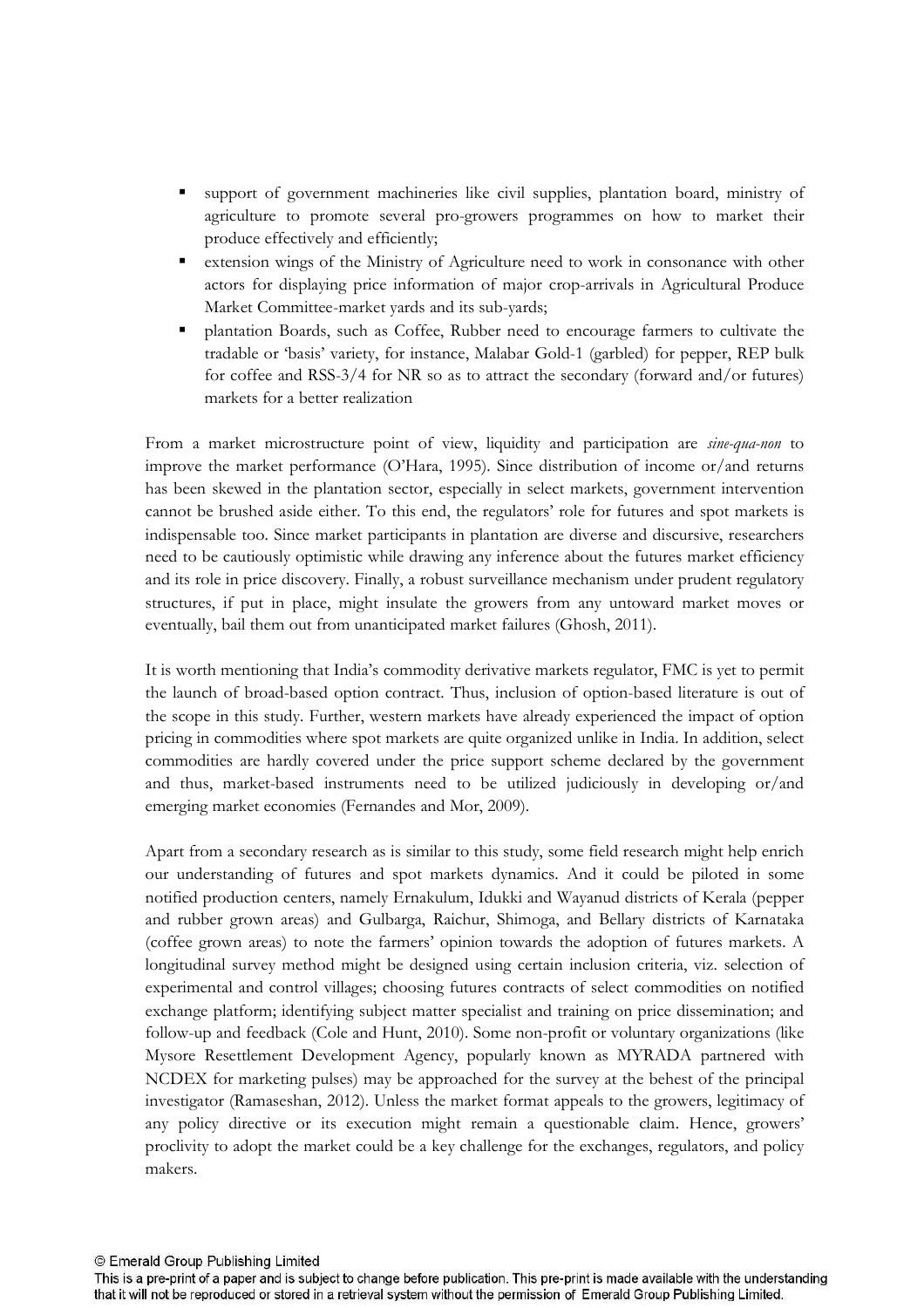### **Acknowledgement**

This paper is a tribute by the authors to late Professor Shiladitya Roy of the Institute of Rural Management, Anand. Authors wish to thanks the editor and the reviewer for their insightful comments and suggestions that indeed helped revise the paper effectively.

#### **References**

- Abdullah, D.A. and Rangazas, P.C. (1988), "Money and the business cycle: another look", *Review of Economics and Statistics*, Vol. 70, pp.680-685.
- Adrangi, B. and Chatrath, A. (2003), "Non-linear dynamics in futures prices: evidence from the coffee, sugar and cocoa exchange", *Applied Financial Economics*, Vol. 13, pp.245-256.
- Acharya, S. S. (2004), *State of the Indian farmer Agricultural Marketing*, Vol.17, Academic Foundation, New Delhi.
- Ali, J. and Gupta, K.B. (2011), "Efficiency in Agricultural Commodity Futures Markets in India Evidence from co-integration and causality test", *Agricultural Finance Review*, Vol. 71, no. 2, pp.  $162 - 178.$
- Asokan, S. R. and Arya, A. (2008), "Farmers' participation in futures trading: problems and prospects", Productivity, Vol. 48, No. 4, pp. 359-366.
- Bailey, R.E. (2005), *The Economics of Financial Markets*, Cambridge University Press, New York.
- Banerjee, S. (2010), "Commodity futures in india: analysis of convenience yields in select commodities" in Velmurugan, P.S., Palanichamy, P. and Shunmugam, V. (Eds), Indian Commodity Market *(Derivatives and Risk Management)*, Serials, New Delhi,pp. 404-426.
- Berg, A. E. (2007), "The HAFED experience: wheat hedging on the NCDEX", available at http://www.fmi-inc.net/news/pdfs/HAFEDExperience.pdf (accessed 12 November, 2010).
- Bose, S. (2009), "The role of futures market in aggravating commodity price inflation and the future of commodity futures in India", Money and Finance: ICRA Bulletin, pp 1-28, [online] http://www.indianjournals.com/ijor.aspx?target=ijor:mf&volume=4&issue=1&article=004.pdf (accessed December 26 2009).
- Brennan, M.J. (1991) 'The price of convenience and valuation of commodity contingent claims', in D. Lund and B. Oksendal (Eds.): *Stochastic Models and Option Values*, pp.33-71, Elsevier, North Holland.
- Brenner, R.J. and Kroner, K.F. (1995), "Arbitrage, co-integration and testing the unbiasedness of hypothesis in financial markets", *Journal of Financial and Quantitative Analysis*, Vol. 30, pp. 23-42.
- Brooks, C. (2008), *Introductory Econometrics for Finance*, Cambridge University Press, New York.
- Chakrabarty, R. and Sarkar, A. 2010; 'Efficiency of the indian commodity futures market' in Velmurugan, P.S., Palanichamy, P. and Shunmugam, V. (Eds), Indian Commodity Market (Derivatives and Risk *Management*), Serials, New Delhi,pp. 404-426.
- Chang, C. L., McAleer, M., Khamkaew, T. and Tansuchat, R. (2010), "Modelling conditional correlations in the volatility of asian rubber spot and futures returns", Mathematics and Computers in Simulation, pp. 119, available at doi:10.1016/j.matcom.2010.07.004 (accessed 20 August, 2012).
- Coe, C. A. (2006), "Farmer Participation in Market Authorities of Coffee Exporting Countries", *World Development*, Vol. 34, No. 12, pp. 2089 – 2115.

Cole, S., and Fernando, N. (2008), "Assessing the importance of financial literacy", *Finance for the Poor*, Vol. 9, No. 3, pp.1.

Cole, S., and Hunt, S. (2010), "Information, expectations and agricultural investment: evidence from a field experiment in India", working paper-USAID/BASIS Grant Research (August), Harvard Business School.

<sup>©</sup> Emerald Group Publishing Limited

This is a pre-print of a paper and is subject to change before publication. This pre-print is made available with the understanding that it will not be reproduced or stored in a retrieval system without the permission of Emerald Group Publishing Limited.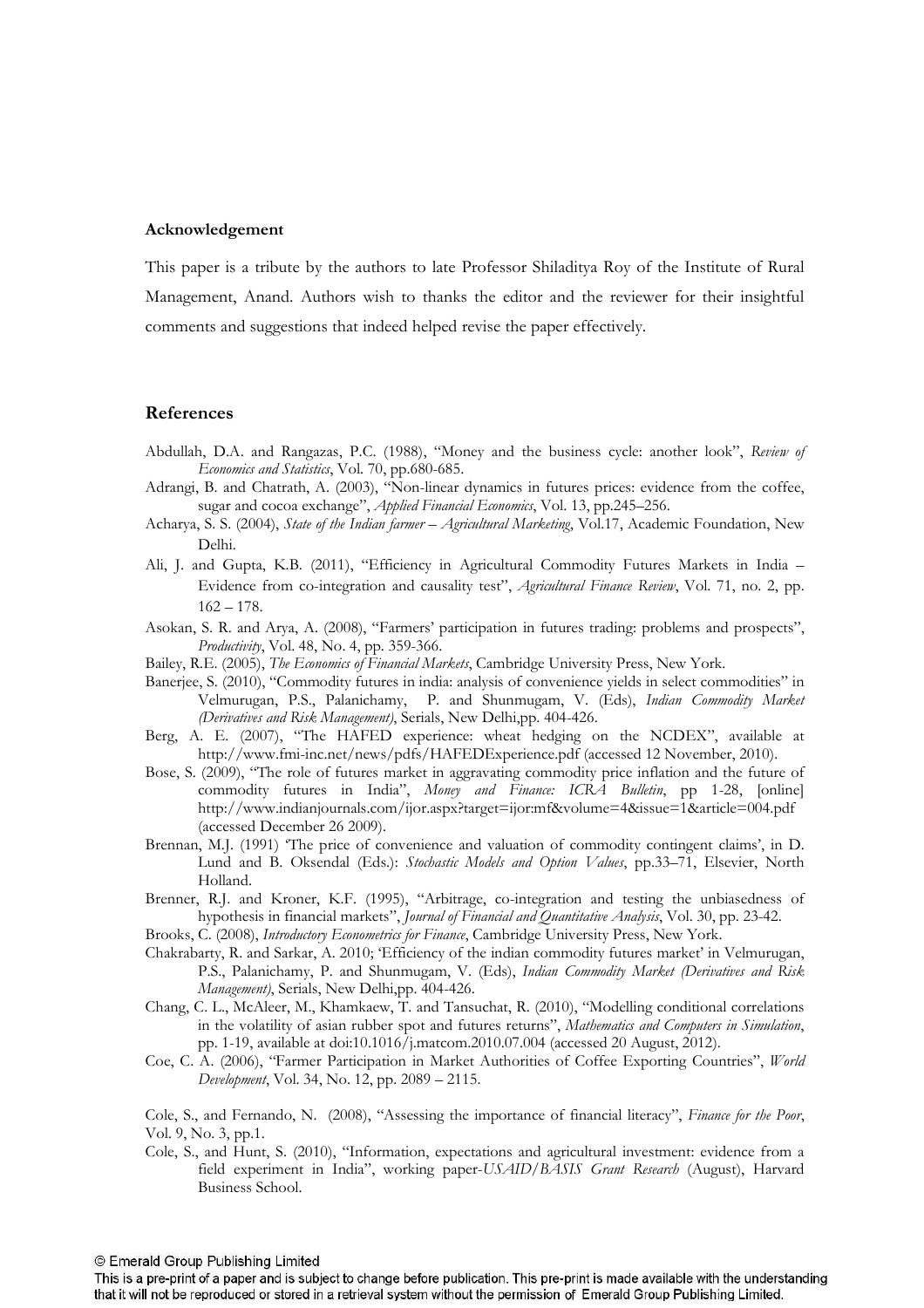- Collins, R. (1997), "Towards a positive economic theory of hedging", *American Journal of Agricultural Economics*, Vol. 79, No. 2, pp.
- Dey, K. (2013), Price Discovery in India's Commodity Futures Market: an Empirical Exercise with Select Commodities, PhD Thesis, Institute of Rural Management, Anand.
- Dey, K. and Alur, S. (2012), "Do Futures benefit Indian coffee producers?", International Journal of *Economic Policy in Emerging Economies, Vol.* 5, No.4, pp. 318-341.
- Dey, K. and Maitra, D. (2012), "Price discovery in Indian commodity futures market: an empirical exercise", International Journal of Trade and Global Markets, Vol. 5, No.1, pp. 68-87.
- Dickey, D.A. and Fuller, W.A. (1979), "Distribution of the estimators for autoregressive time series with a unit root", Journal of American Statistical Association, Vol. 74, No. 366, pp.427-431.
- Enders, W. (1995), *Applied Econometric Time Series*, John Wiley & Sons, New York
- Engle, R.F. and Granger, C.W.J. (1987), "Co-integration and error correction: representation, estimation and testing", *Econometrica*, Vol. 55, No. 2, pp.251-276.
- Fernandes, K. and Mor, N. (2009), "Risk management for the small farmer" in Kaul, S. (Ed), India Commodity Year Book 2009, National Collateral Management Services Limited, Mumbai, pp. 68-73.
- Fortenbery, R. and Zapata, H. (2004), "Developed speculation and underdeveloped markets-the role of futures trading on export prices in less developed countries", *European Review of Agricultural* Economics, Vol. 31, pp.451-471.
- Forward Markets Commission (2010), "Price dissemination project a note", available at www.fmc.gov.in (accessed 28 April, 2012)
- Fry, J., Lai, M.B. and Rhodes, M. (2011), "The interdependence of coffee spot and futures markets", working paper – 1, International Network for Economic Research (INER).
- Ge, Y., Wang, H.H. and Ahn, S.K. (2008), "Implication of cotton price behaviour on market integration", Proceedings of the NCCC-134 Conference on Applied Commodity Price Analysis, Forecasting, and Market Risk Management, St. Louis, Missouri.
- Gemech, F., and Struthers, J. (2007), 'Coffee price volatility in Ethiopia: effects of market reform programmes", Journal of International Development, Vol. 19, pp. 1131-1142.
- Ghosh, N. (2011), "Market as a bailout institution: commodity exchanges are in liberalized trade regime' in *Commodity Insights Yearbook 2011*, Price Waterhouse Coopers and Multi Commodity Exchange, Mumbai.
- Ghoshray, A. (2010), "The extent of the world coffee market", *Bulletin of Economic Research*, Vol. 62, No. 1, pp.97-107.
- Granger, C.W. J. (1981), "Some Properties of Time Series Data and Their Use in Econometric Model Specification", *Journal of Econometrics*, Vol. 16, pp.12-130.
- Guo-guang, G. (2005), "Analyses on the price relation between Chinese natural rubber futures markets and spot markets", Finance and Economics of Xin Jiang, available at doi.CNKI: SUN: XJCJ.0.2005-05-013 (accessed 18 August, 2012).
- Gupta, S. (2011), "Returns in plantation sector skewed towards marketing", News article, *Economic Times* -*Market Pulse*, May 5, 2011, available at http://articles.economictimes.indiatimes.com/2011-05-06/news/29517005\_1\_plantation-sector-value-chain-tea (accessed 28 May, 2011).
- Hansen, H. and Juselius, K. (1995), *Cats in Rats: Co-Integration Analysis of Time Series*, Evanston Illinois, Estima, USA.
- Hjelm, G. and Johansson, M.W. (2005), "A monte carlo study on the pitfalls in determining deterministic components in co-integrating models", *Journal of Macroeconomics*, Vol. 27, pp.691-703.
- Jegadeesh, N. and Titman, S. (1993), "Returns to buying winners and selling losers: implications for stock market efficiency", *Journal of Finance*, Vol. 48, pp.65-91.
- Johansen, S. (1988), "Statistical Analysis of co-integration vectors", *Journal of Economic Dynamics and Control*, Vol. 12, No. 2-3, pp. 231-454.
- Johansen, S. and Juselius, K. (1990), "Maximum likelihood estimation and inference on co- integration with applications to the demand for money", Oxford Bulletin of Economics and Statistics, Vol. 52, No. 2, pp.169-210.
- Kang, M.G. (2005), "An introduction to market-based instruments for agriculture price risk management", Working paper, Food and Agriculture Organization of the United Nations.
- Karande, K. (2006), *A Study of Castor Seed Futures Market in India*, PhD Thesis, Indira Gandhi Institute of Development Research (IGIDR), Mumbai.

This is a pre-print of a paper and is subject to change before publication. This pre-print is made available with the understanding that it will not be reproduced or stored in a retrieval system without the permission of Emerald Group Publishing Limited.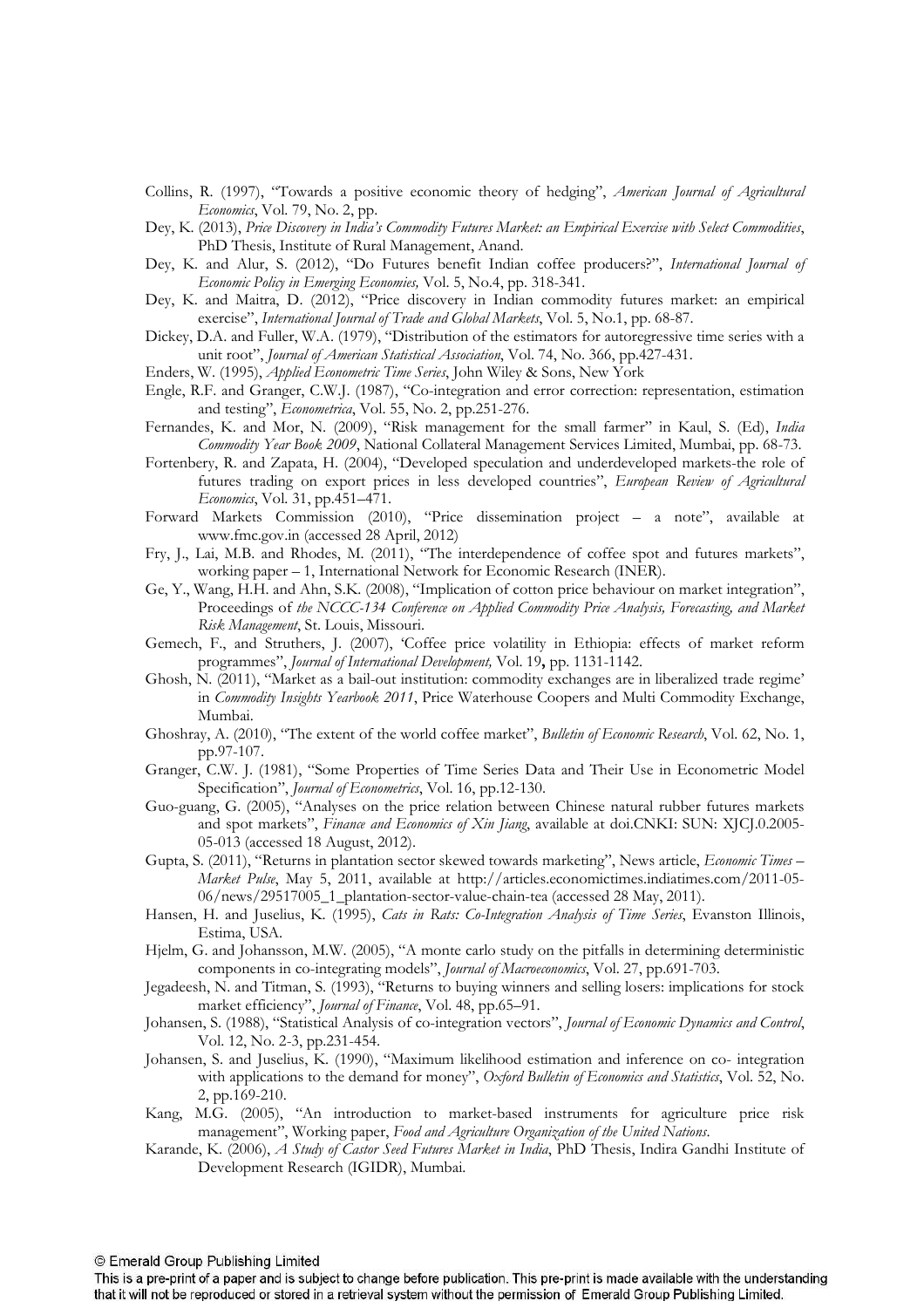Karbuz, S. and Jumah, A. (1995), "Co-integration and commodity arbitrage", *Agribusiness*, Vol. 11, pp.235-243.

- Kebede, Y. (1993), "Causality and efficiency in the coffee futures market", Journal of International Food and Agribusiness Marketing, Vol. 5, pp.55–71.
- Kellard, N. (2002), "Evaluating commodity market efficiency: are co-integration tests appropriate?", (unpublished), London Guildhall University, London.
- Kumar, B. and Pandey, A. (2009), "Role of indian commodity derivatives market in hedging price risk: estimation of constant and dynamic hedge ratio and hedging effectiveness, available at http://papers.ssrn.com/sol3/papers.cfm?abstract\_id=1452881 (accessed 20 January, 2011).
- Larson, D., Varnagis, P. and Yabuki, N. (1998), "Commodity Risk management and development", Working paper - 1963, Research Group Rural Development, World Bank.
- Lence, S.H. (2003), "Do futures benefit farmers who adopt them?", ESA working paper  $-$  03-20, Agricultural and Development Economics Division, Food and Agriculture Organization of United Nations.
- MacKinnon, J.G., Haug, A. A. and Michelis, L. (1999), "Numerical distribution functions of likelihood ratio tests for co-integration", *Journal of Applied Econometrics*, Vol. 14, No. 5, pp.563-577.
- Maitra, D., and K. Dey (2014), "Copulas and Dependence Structures Evidences from India's and Asian Rubber Futures Markets', Int. J. of Financial Markets and Derivatives, Vol. 3, No.4, pp. 322-357.
- Mattos, F. and Garcia, P. (2004), "Price discovery in thinly traded markets: cash and futures relationships in Brazilian agricultural futures markets", Proceedings of the NCR134 Conference on Applied Commodity Price Analysis, Forecasting, and Market Risk Management at St. Louis, Missouri, April, 2004.
- Milas, C., Otero, J. and Panagiotidis, T. (2004), "Forecasting the spot prices of various Coffee types using linear and non-linea error correction models", *International Journal of Finance and Economics*, Vol. 9, pp.277–288.
- Mohan, S. (2003), "Assessment of coffee producers' price risk", Proceedings of Peebles 2003 Scottish Doctoral Conference, United Kingdom.
- Mohan, S. and Love, J. (2004), "Coffee Futures: role in reducing coffee producers' price risk", *Journal of* International Development, Vol. 16, pp.983 -1002.
- Mohan, S. (2007), "Market-based price-risk management for coffee producers", *Development Policy Review* Vol. 25, pp. 333-354.
- Naik, G. and Jain, S.K. (2002), "India Agricultural commodity futures market a performance survey", *Economic and Political Weekly, Vol. 37, No. 30, pp. 3161-3173.*
- Naik, V. (2009), "Pepper: king of spices", *Commodity Vision*, Vol. 3, No. 1, pp.80-88.
- Nair, C.K.G. (2004), "Commodity futures markets in india: ready for take-off?" Newsletter available at http://www.nseindia.com/content/press/jul2004a.pdf (accessed 21 February 2011).
- National Commodity and Derivative Exchange (2013), 'Study of impact of staggered delivery system', Working paper (February) (restricted to public access).
- National Multi Commodity Exchange (2011), "Historical pepper futures and spot series statistics and contract specifications", available at http://www.nmce.com/marketdata/hdata.aspx (accessed 28 April, 2011).
- \_\_\_\_\_\_\_\_\_(2011), "Coffee futures and spot historical data and contract specifications", available at http://www.nmce.com/marketdata/hdata.aspx (Accessed April 29, 2011).
- \_\_\_\_\_\_\_\_\_(2011), "Rubber Futures and spot historical data and contract specifications', available at http://www.nmce.com/marketdata/hdata.aspx (Accessed 5 May, 2011).
- Newman, S. (2009), "The new price makers: An investigation into the impact of financial investment on coffee price behaviour", *NCCR Trade Regulation Working Paper No. 2009/7.*
- Newbery, M.G.N. and Stiglitz, J. (1981), *The Theory of Commodity Price Stabilization*, Oxford University Press, Oxford.
- Nittayagasetwat, W. and Nittayagasetwat, A. (2010), "The relationship between spot and futures prices of ribbed smoke-rubber sheet traded on agricultural futures exchange of Thailand", International Journal of Business and Economics Perspectives, Vol. 5, No.2, pp. 1-15.
- O'Hara, M. (1995), Market Microstructure Theory, Blackwell, United Kingdom.
- Organization for Economic Co-operation and Development (2000), Income Risk Management in Agriculture, OECD publication unit, Paris.

This is a pre-print of a paper and is subject to change before publication. This pre-print is made available with the understanding that it will not be reproduced or stored in a retrieval system without the permission of Emerald Group Publishing Limited.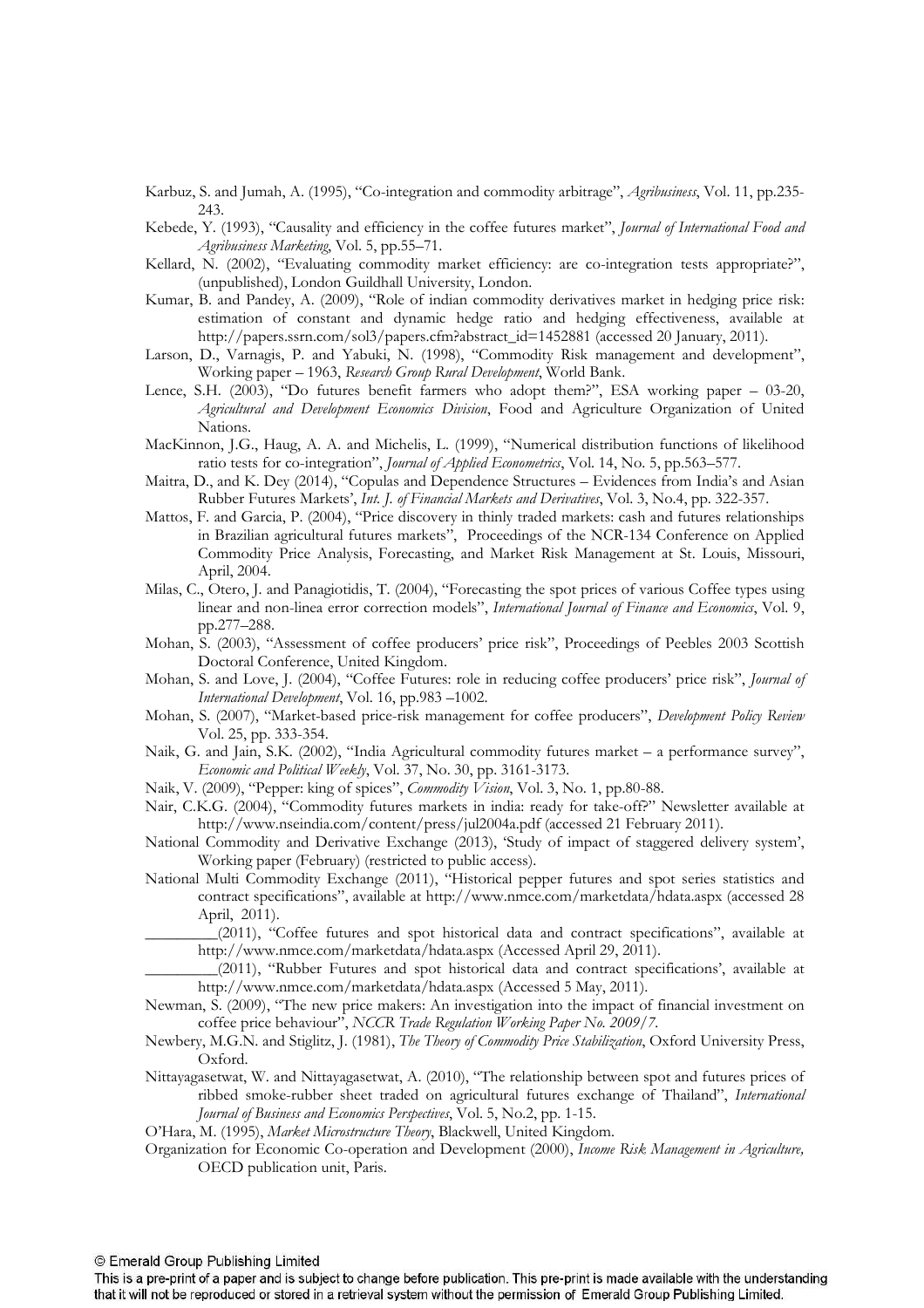- Pannell, D., Hailu, G., Weersink, A. and Burt, A. (2007),"More reasons why farmers have so little interest in futures markets', working paper - 0702, School of Agricultural and Resource Economics.
- Paul, I. (2011), 'An assessment of the opportunities and challenges of the ethiopian commodity exchange', Journal of Sustainable Development in Africa, Vol. 13, No. 1, pp.1–16.
- Pavaskar, M. (2010) Readings in Commodity Derivative Markets, Takshashila Academia of Economic Research (TAER), pp. 100-107, Book Well, New Delhi.
- Pennings, J.M.E. and Leuthold, R.M. (2000), "The role of farmers' behavioural attitudes and heterogeneity in futures contract usage", *American Journal of Agricultural Economics*, Vol. 82, No. 4, pp.908–919.
- Peri, M., Baldi, L., and Vandone, D. (2013), "Price discovery in commodity markets", *Applied Economic* Letters, Vol. 20, pp. 397-403.
- Phillips, P.C.B. (1991), "Optimal inference in co-integrated systems", *Econometrica*, Vol. 59, pp.283-306.
- Phillips, P.C.B. and Perron, P. (1988), "Testing for a unit root in time series regression", *Biometrica*, Vol. 75, No. 2, pp.335-346.
- Ramaswami, B. and Singh, J.B. (2007), "Hedging and the emergence of commodity futures: the soya oil exchange in India", Review of Futures Markets, Vol. 16, No. 1, pp.33-54.
- Ramaseshan, R. (2012), "Market design- the forgotten key", news article, *Business Line*, August 5 available at http://www.thehindubusinessline.com/industryandeconomy/agribiz/article3731501.ece (accessed 24 September, 2012).
- Ranjan, N. (2005), "Role of commodity exchanges, futures and options a case study on soya oil", Occasional paper – 46, Department of Economic Analysis and Research, National Bank of Agriculture and Rural Development (NABARD).
- Rao, G.V. K. (2009), "Coffee: Production and marketing challenges" in Kaul, S. (Ed), India Commodity Year Book 2009, National Collateral Management Services Limited (NCMSL), Mumbai, pp. 154-162.
- Romprasert, S. (2009), Forecasting of natural rubber ribbed smoke-sheets no. 3 (RSS-3) price in the Agricultural Futures Exchange of Thailand, PhD Thesis, National Institute of Development Administration, available at http://libdcms.nida.ac.th/thesis6/2009/b165268.pdf (accessed 18 August, 2012).
- Roy, A. (2008), *Dynamics of Indian spot and futures wheat markets: issues and implications*, PhD Thesis, Indian Institute of Management Ahmedabad.
- Rubber Board (2010), Rubber Statistical News, Department of Statistics and Planning, Vol. 68, No.9.
- Sahavevan, K. G. (2012), "Commodity Futures and Regulation", *Economic and Political Weekly*, Vol. 47, No. 52, pp. 106 – 112.
- Sarangi, S and Lahiri, D. (2007), "Empowering rural women through skill formation training: an empirical study of Swarnajayanti Gram Swarojgar Yojona, India", Asia-Pacific Journal of Rural Development, Vol. 27, No. 2, pp. 107-122.

Sims, C. (1980), "Macroeconomics and reality", *Econometrica*, Vol. 48, pp.1-48.

Sinha, R. K., and Kumar, V. (2011), "Limitations of agriculture markets: can spot exchanges deliver?" in Sanjay Kaul (Ed.) India Commodity Year Book 2011, National Collateral Management Services Limited, Mumbai.

Subramani, P. (2007), "Allow small growers to hedge risks in futures markets", News article, *Business Line*, March 3.

- Valkila, J., and Nygren, A. (2010), "Impacts of fair trade certification on coffee farmers, cooperatives, and laborers in Nicaragua", *Agriculture and Human Values*, Vol.27, No.3, pp.321-333
- Veeramani, C. and Saini, G. K. (2011): "Impact of ASEAN-India Preferential Trade Agreement on Plantation Commodities: A Simulation Analysis", *Economic and Political Weekly*, Vol. 46, No. 10, pp. 83-92.Yang, J., Brian, B. R. and Leatham, D.J. (2005) "'Futures trading activity and commodity cash price volatility", Journal of Business Finance Accounting, Vol. 32, No. 1-2, pp. 297-323.
- Zant, W. (2001): "Hedging Price Risks of Farmers by Commodity Boards: A Simulation Applied to the Indian Natural Rubber Market", *World Development*, 29(4), 691 – 710.

© Emerald Group Publishing Limited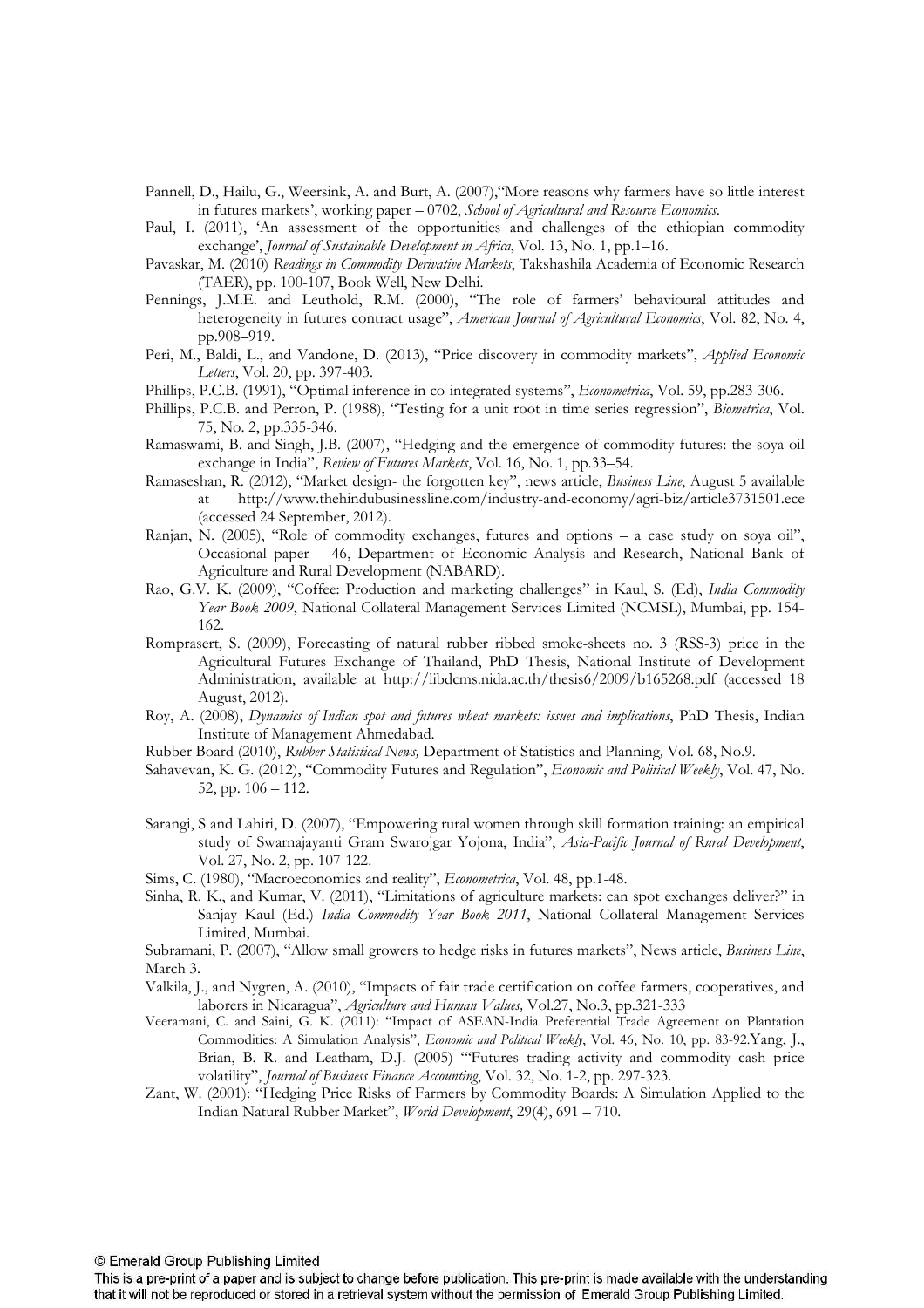#### **Biographical Details**

Kushankur Dey is a consultant in Food and Agribusiness Sector. Recently, he has defended his thesis and awarded with the Fellow Programme in Rural Management (FPRM) in Institute of Rural Management, Anand (IRMA). He is a recipient of RBI Unit Chair Fellowship in the area of Rural Economics and Natural Resource Management under Fellow Programme of the institute.

Debasish Maitra is an assistant professor at the Institute of Management Technology, Ghaziabad in finance. Prior to join this institute he pursued his fellow programme from the Institute of Rural Management Anand (IRMA) in finance. His research interests are commodity markets, volatility and high frequency modelling, and market micro structure.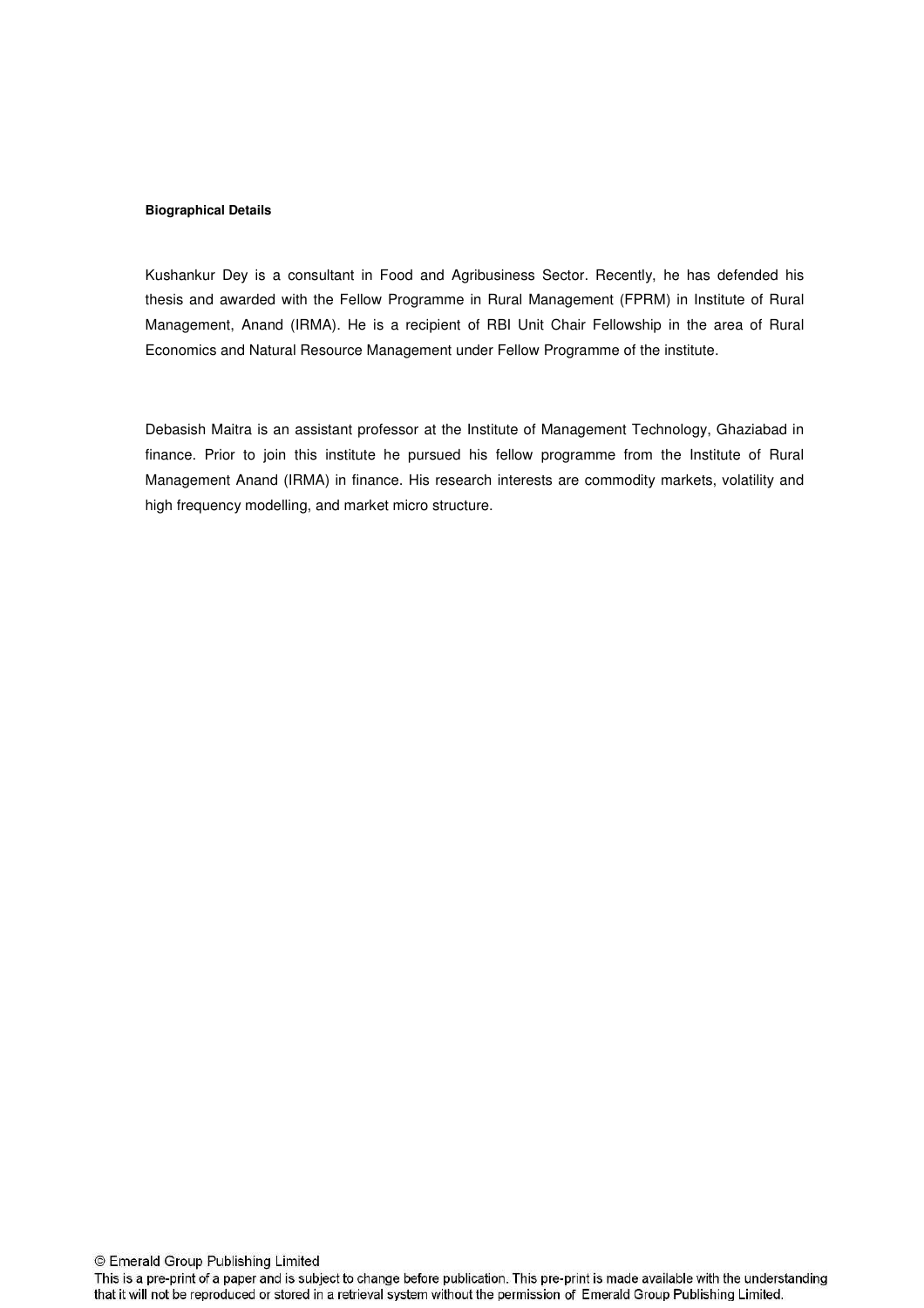### **TABLES**

|        | Table 1: Descriptive statistics of select futures and spot markets |                |           |                   |       |           |           |  |
|--------|--------------------------------------------------------------------|----------------|-----------|-------------------|-------|-----------|-----------|--|
|        | <b>Return Series</b>                                               | Mean           | SD $(\%)$ | Skewness Kurtosis |       | $I-B$     | ADF       |  |
|        |                                                                    | $\binom{0}{0}$ |           |                   |       |           |           |  |
| Pepper | Spot                                                               | 0.06           | 1.50      | 0.17              | 6.01  | $425.23*$ | $-30.04*$ |  |
|        |                                                                    |                |           |                   |       |           |           |  |
|        | Futures                                                            | 0.06           | 1.95      | 0.08              | 6.65  | $127.82*$ | $-32.76*$ |  |
|        |                                                                    |                |           |                   |       |           |           |  |
| Coffee | Spot                                                               | 0.075          | 1.629     | 5.68              | 91.74 | 353902*   | $-11.11*$ |  |
|        |                                                                    |                |           |                   |       |           |           |  |
|        | Futures                                                            | 0.008          | 0.198     | 4.95              | 75.41 | 236187.7* | $-25.75*$ |  |
| NR     | Spot                                                               | 0.0286         | 1.27      | $-0.0794$         | 9.46  | $946.04*$ | $-20.16*$ |  |
|        |                                                                    |                |           |                   |       |           |           |  |
|        | Futures                                                            | 0.0349         | 1.78      | $-0.3359$         | 7.93  | $564.41*$ | $-24.38*$ |  |
|        |                                                                    |                |           |                   |       |           |           |  |

Note-\*denotes *p*-values, which are significant at 5% level. The null hypothesis of ADF test was spot/futures return has unit root. SD is standard deviation from average return. Both mean and SD are expressed in percentage. We conducted PP, KPSS, Ng-Perron test also to detect unit root considering both trend and intercept of the same data series. Since these test results did not considerably differ from ADF, we did not report other test results.

| <b>Table 2:</b> Johansen's Co-integration test statistics |                                                                                                                                                                                       |                |                               |                             |  |  |
|-----------------------------------------------------------|---------------------------------------------------------------------------------------------------------------------------------------------------------------------------------------|----------------|-------------------------------|-----------------------------|--|--|
| <b>Futures</b> and<br>spot Prices                         | Co-integrating vector (r or $\beta_i$ ): $\lambda$ -trace<br>(H <sub>0</sub> : $r < 0$ ; H <sub>1</sub> : $r \ge 0$ ) & $\lambda$ -max (H <sub>0</sub> : $r < 1$ ;<br>$H_1: r \geq 1$ | Eigen<br>value | $\lambda$ -Trace<br>statistic | λ-max<br>Eigen<br>statistic |  |  |
| Pepper                                                    | $H_0: r \leq 0$ ; 1                                                                                                                                                                   | 0.0815         | 94.393*                       | 93.648*                     |  |  |
|                                                           | $H_1: r \geq 0; 1$                                                                                                                                                                    | 0.00068        | 0.7451                        | 0.7451                      |  |  |
| Coffee                                                    | $H_0: r \leq 0: 1$                                                                                                                                                                    | 0.0298         | $33.12*$                      | $32.06*$                    |  |  |
|                                                           | $H_1: r \geq 0; 1$                                                                                                                                                                    | 0.00099        | 1.057                         | 1.057                       |  |  |
| <b>NR</b>                                                 | $H_0: r \leq 0: 1$                                                                                                                                                                    | 0.037          | $20.445*$                     | $20.224*$                   |  |  |
|                                                           | $H_1: r \geq 0: 1$                                                                                                                                                                    | 0.00041        | 0.22                          | 0.22                        |  |  |

Note- \*denotes rejection of the null hypothesis at 5% level of significance, which are Mackinnon-Haug-Michelis (1999) estimated *p*-values.

| <b>Table 3:</b> Weak Exogeneity test results |  |
|----------------------------------------------|--|
|----------------------------------------------|--|

|             | Futures and Chi-square $(\chi^2)$ Remark |                        |
|-------------|------------------------------------------|------------------------|
| spot prices |                                          |                        |
| Pepper      |                                          | $78.37*$ Futures       |
| Coffee      | $4.741^*$ Spot                           |                        |
| NR          |                                          | $0.085$ * Inconclusive |

Note-\*denotes rejection of alternate hypothesis at 5% level of significance.

**Table 4**: VECM – Pepper, Coffee and Rubber

| Parameters                       | Pepper                               |            | Coffee                        |                                       | Rubber                                  |           |
|----------------------------------|--------------------------------------|------------|-------------------------------|---------------------------------------|-----------------------------------------|-----------|
|                                  | Co-integrating eq. $(F_t =$          |            | Co-integrating eq.( $S_t$ = - |                                       | Co-integrating eq. $(F_t =$             |           |
|                                  | $0.269 - 1.027^*S_t + \varepsilon_t$ |            |                               | $0.18 - 0.9773 * F_t + \varepsilon_0$ | $-0.024 - 0.9973 * S_t + \varepsilon_t$ |           |
|                                  | $R_{\rm ft}$                         | $R_{st}$   | $\rm R_{fr}$                  | $R_{st}$                              | $R_{\rm ft}$                            | $R_{st}$  |
| $\alpha_f$ (ect <sub>t-1</sub> ) | 0.011                                | $-0.263^*$ | $0.041*$                      | $-0.039*$                             | 0.011                                   | $0.096*$  |
|                                  | (0.043)                              | (0.028)    | (0.017)                       | (0.016)                               | (0.037)                                 | (0.022)   |
| $\beta_{\rm fl}$                 | $-0.014$                             | $-0.215*$  | $0.200*$                      | $-0.243$ <sup>*</sup> (0.04)          | 0.033                                   | $-0.275*$ |
|                                  | (0.050)                              | (0.039)    | (0.041)                       |                                       | (0.06)                                  | (0.049)   |
| $\beta_{f2}$                     | $-0.0132$                            | 0.008      | $-0.019*$                     | $-0.085$                              | 0.034                                   | 0.058     |

© Emerald Group Publishing Limited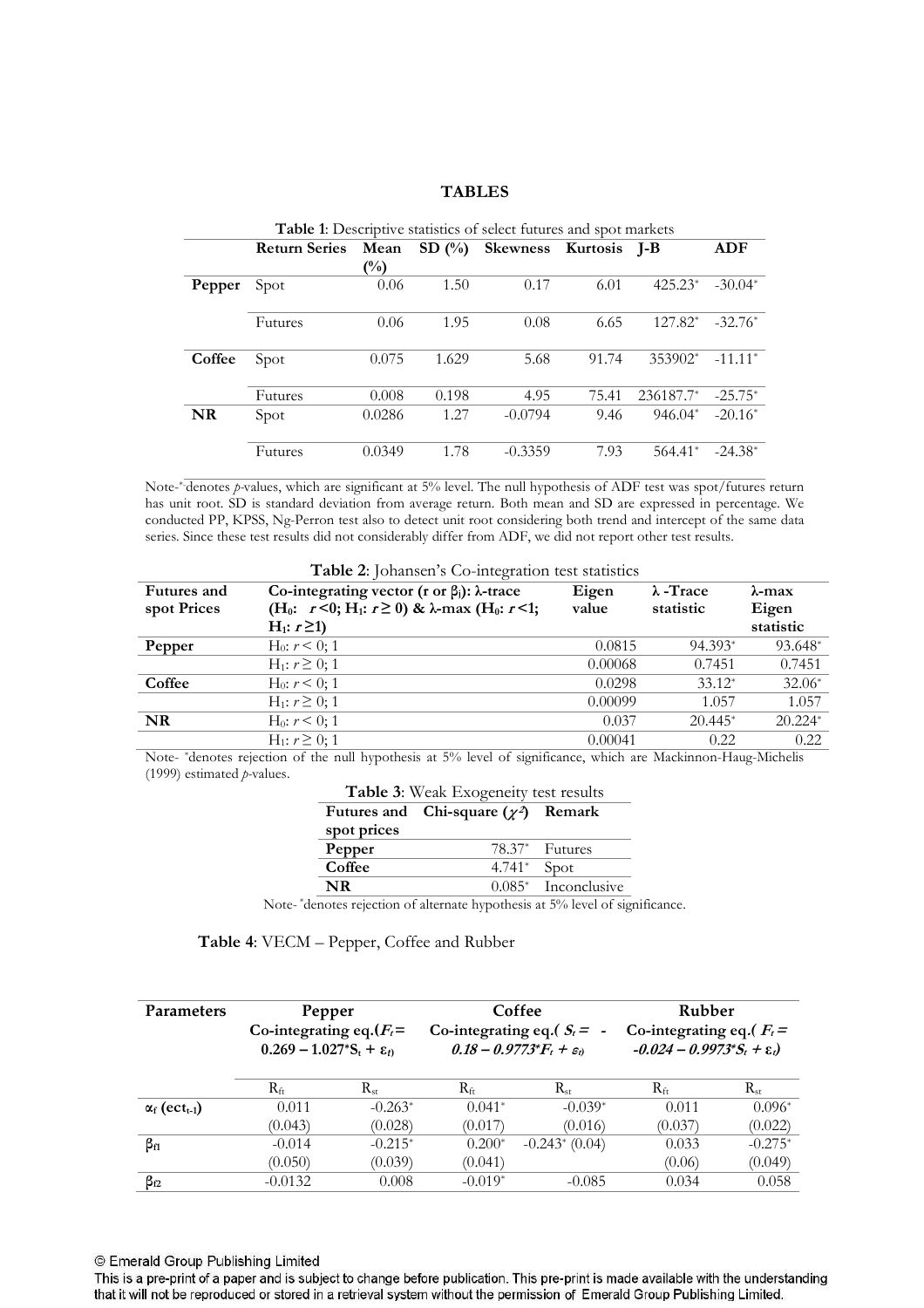|               | (0.046)  | (0.032)  | (0.042)  | (0.3960)  | (0.059)   | (0.041)  |
|---------------|----------|----------|----------|-----------|-----------|----------|
| $\gamma_{s1}$ | $-0.047$ | $0.269*$ | 0.382    | $0.400*$  | $-0.216*$ | $0.374*$ |
|               | (0.059)  | (0.033)  | (0.0435) | (0.0389)  | (0.083)   | (0.035)  |
| $\gamma_{s2}$ | 0.052    | 0.052    | $0.117*$ | 0.067     | 0.084     | $0.168*$ |
|               | (0.049)  | (0.030)  | (0.042)  | (0.0401)  | (0.069)   | (0.035)  |
| c             | 0.0005   | 0.0005   | 0.0004   | 0.000517  | 0.0002    | 0.0004   |
|               | (0.0006) | (0.0004) | (0.0005) | (0.00046) | (0.000)   | (0.000)  |

Note \*denotes the level of significance at 5% and figures in parentheses are standard errors of parameters.

| Table 5: 'Granger' causality test result |           |                                                       |  |  |  |  |  |
|------------------------------------------|-----------|-------------------------------------------------------|--|--|--|--|--|
|                                          |           | $Futures \rightarrow Spot$ Spot $\rightarrow Futures$ |  |  |  |  |  |
| Pepper                                   | 73.26*    | 1.423                                                 |  |  |  |  |  |
| Coffee                                   | $105.89*$ | $7.77*$                                               |  |  |  |  |  |
| NR                                       | $109.6*$  | 8.45*                                                 |  |  |  |  |  |

Note\*denotes the rejection of null hypothesis at 5% level of significance, ChiSquare test considered two degrees of freedom.

| Particular            | <b>Explained by</b>    | Lag       |           |           |           |
|-----------------------|------------------------|-----------|-----------|-----------|-----------|
|                       |                        |           | 4         | 7         | 10        |
| Pepper futures return | <b>Future returns</b>  | $100\%$   | 99.97%    | 99.98%    | 99.99%    |
|                       | Spot returns           | $0.00\%$  | 0.03%     | $0.02\%$  | $0.01\%$  |
| Pepper spot return    | Spot returns           | 54.75%    | 15.19%    | $8.29\%$  | $5.4\%$   |
|                       | <b>Futures returns</b> | $45.24\%$ | 84.80%    | $91.7\%$  | $94.6\%$  |
| Coffee futures return | <b>Future returns</b>  | 58.32%    | 56.57%    | 56.54%    | 56.53%    |
|                       | Spot returns           | $41.67\%$ | $43.43\%$ | $43.46\%$ | 43.47%    |
| Coffee spot return    | Spot returns           | $100\%$   | 89.63%    | 89.62%    | 89.7%     |
|                       | <b>Futures returns</b> | $0.00\%$  | $10.37\%$ | $10.38\%$ | $10.39\%$ |
| Rubber futures return | <b>Future returns</b>  | $65.29\%$ | 64.48%    | 64.47%    | 64.46%    |
|                       | Spot returns           | 34.71%    | 35.52%    | $35.53\%$ | $35.53\%$ |
| Rubber spot return    | Spot returns           | $100\%$   | 73.59%    | 73.60%    | 73.60%    |
|                       | <b>Futures returns</b> | $0.00\%$  | 26.41%    | $26.39\%$ | 26.40%    |
|                       |                        |           |           |           |           |

## **Table 6**: GFEVD of Pepper, Coffee and Rubber

Note- number denotes the lag period considered for fitting GFEVD model.

|           |                              | Table 7: Test-summary  |                     |                                                    |
|-----------|------------------------------|------------------------|---------------------|----------------------------------------------------|
| Commodity | Co-integration &<br>long run | 'Granger'<br>causality | Weakly<br>exogenous | Magnitude of variance<br>decomposition in forecast |
|           | equilibrium                  |                        |                     | error                                              |
| Pepper    | Yes                          | Unidirectional         | Futures             | Futures > spot                                     |
| Coffee    | Yes                          | Bidirectional          | Spot                | $Spot$ > futures                                   |
| NR        | Inconclusive*                | Bidirectional#         | Futures             | $Spot$ > futures                                   |

\*,#Though α parameter of ECTs of futures and spot return indicated a nonstable explosive correction, β & γ of respective variables (futures and spot) confirmed bidirectional causality.

© Emerald Group Publishing Limited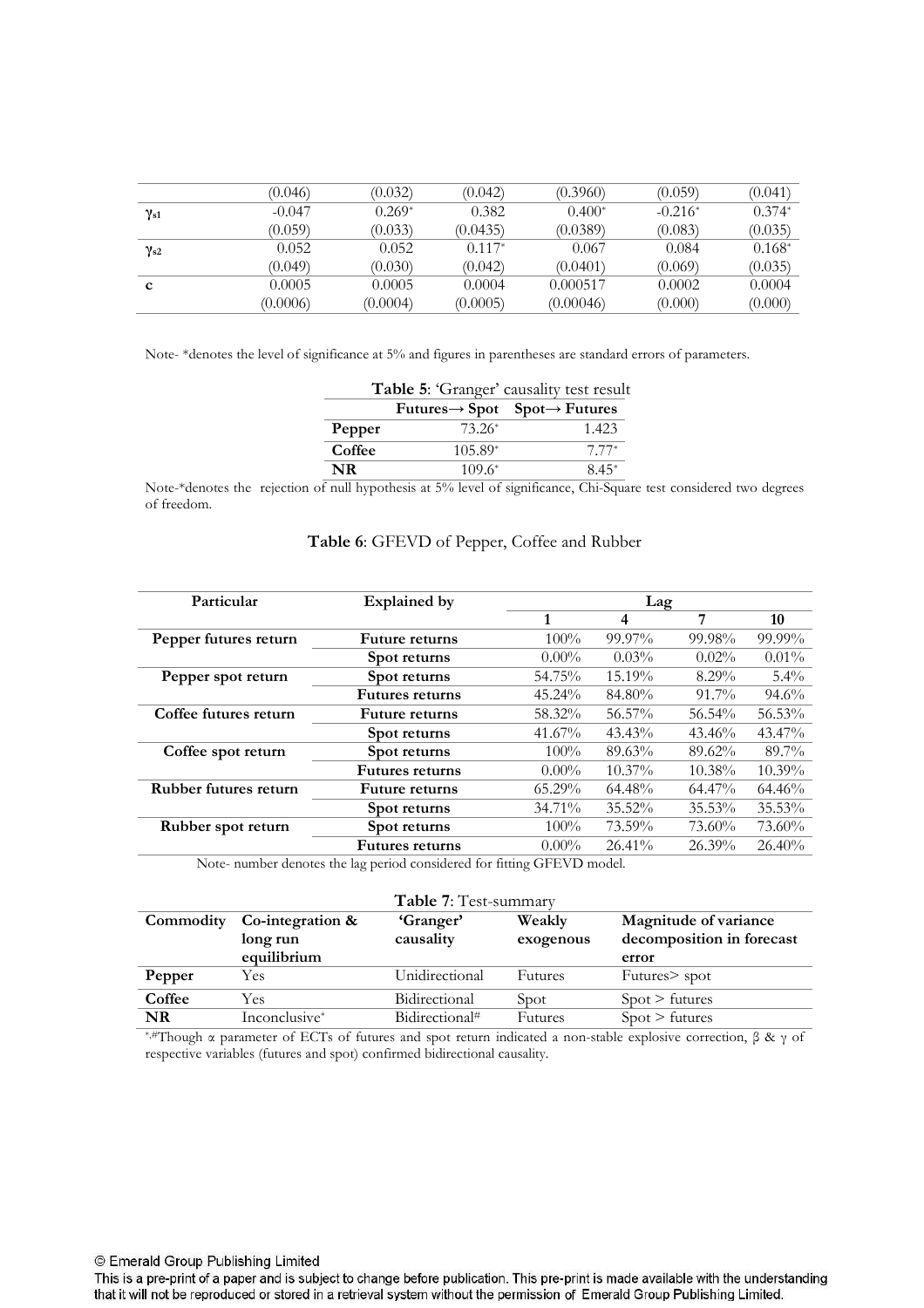### **Table – 8 Contract specifications**

The contract specifications for NMCE pepper, coffee and rubber futures are as follows: minimum lot/contract size of trading and delivery unit is 1 mt. for pepper and NR. In case of coffee futures contract, minimum lot/contract size of trading and delivery unit is 1.5 mt which is equivalent to 25 bags of 60 kg each. Trading is from Monday to Friday of each month (except holidays) from 10 A.M. to 5 P.M. On Saturday, the timing is 10 AM to 2 P.M. Tick size (minimum price difference between different buy (bid) and sell (offer) prices of the same contract) is kept INR 1 for pepper and rubber futures whereas it is INR 0.05 for coffee. Quotation or base value of pepper, coffee and rubber futures is standardized at INR per 100 kg or per quintal. Other specifications are presented in the table below.

| <b>Parameters</b>                                | Pepper                                                                                                                                                      | Coffee                                                                                                                                                                 | NR                                                                                                                                                               |
|--------------------------------------------------|-------------------------------------------------------------------------------------------------------------------------------------------------------------|------------------------------------------------------------------------------------------------------------------------------------------------------------------------|------------------------------------------------------------------------------------------------------------------------------------------------------------------|
| Price band                                       | Daily Price Limit: Initial-<br>$(+)/(-)$ 3%, Final- $(+)/(-)$<br>$4\%$ (3+1)                                                                                | Daily Price Limit:<br>Initial- $(+)/($ - $)$ 2%,<br>Final price<br>$\lim_{t \to \infty}$ (-)/(-)4%<br>$(2+2)$                                                          | Daily Price Limit: Initial- $(+)/(-)$<br>$3\%$ , Final- $(+)/($ - $)$ 4% $(3+1)$                                                                                 |
| <b>Delivery</b><br>logic<br>Limit on<br>position | Compulsory<br>Member-4,500 mt or 15%<br>of total open position<br>Client-900 mt<br>Near-month Limit<br>Member-1,500 mt or 15%<br>of total OI, Client-300 mt | Compulsory<br>Member-6,000 mt<br>or $15%$ of total<br>Open Interest (OI)<br>Client-2,000 mt<br>Near-month Limit<br>Member-1,200 mt or<br>$15\%$ of OI<br>Client-400 mt | Compulsory<br>Member-12,000 mt or 15% of<br>total open position<br>Client-4,000 mt<br>Near month Limit<br>Member-5,000 mt or 15% of<br>total OI, Client-1,250 mt |
| No. of<br>delivery<br>contracts in a<br>year     | Maximum 12; monthly<br>contract and minimum 2 bi-<br>monthly contract running<br>concurrently on NMCE                                                       | Maximum 6, bi-<br>monthly contracts in<br>a year (12 months)                                                                                                           | Maximum 12 contracts monthly<br>or minimum 2 bi-monthly<br>contract running concurrently on<br><b>NMCE</b>                                                       |
| <b>Delivery</b><br>centres                       | CWC warehouses located in<br>Cochin/Ernakulam,<br>Kottayam, Calicut,<br>Malapuram, & Trichur                                                                | Kushalalnagar or<br>Coorg, Hassan,<br>Chikmagalur in<br>Karnataka &<br>Kalpetta in Kerala,<br>India                                                                    | Central Warehousing<br>Corporation's (CWC)<br>warehouses located in<br>Cochin/Ernakulam, Kottayam,<br>Calicut, Malapuram and Trichur<br>of Kerala state of India |

© Emerald Group Publishing Limited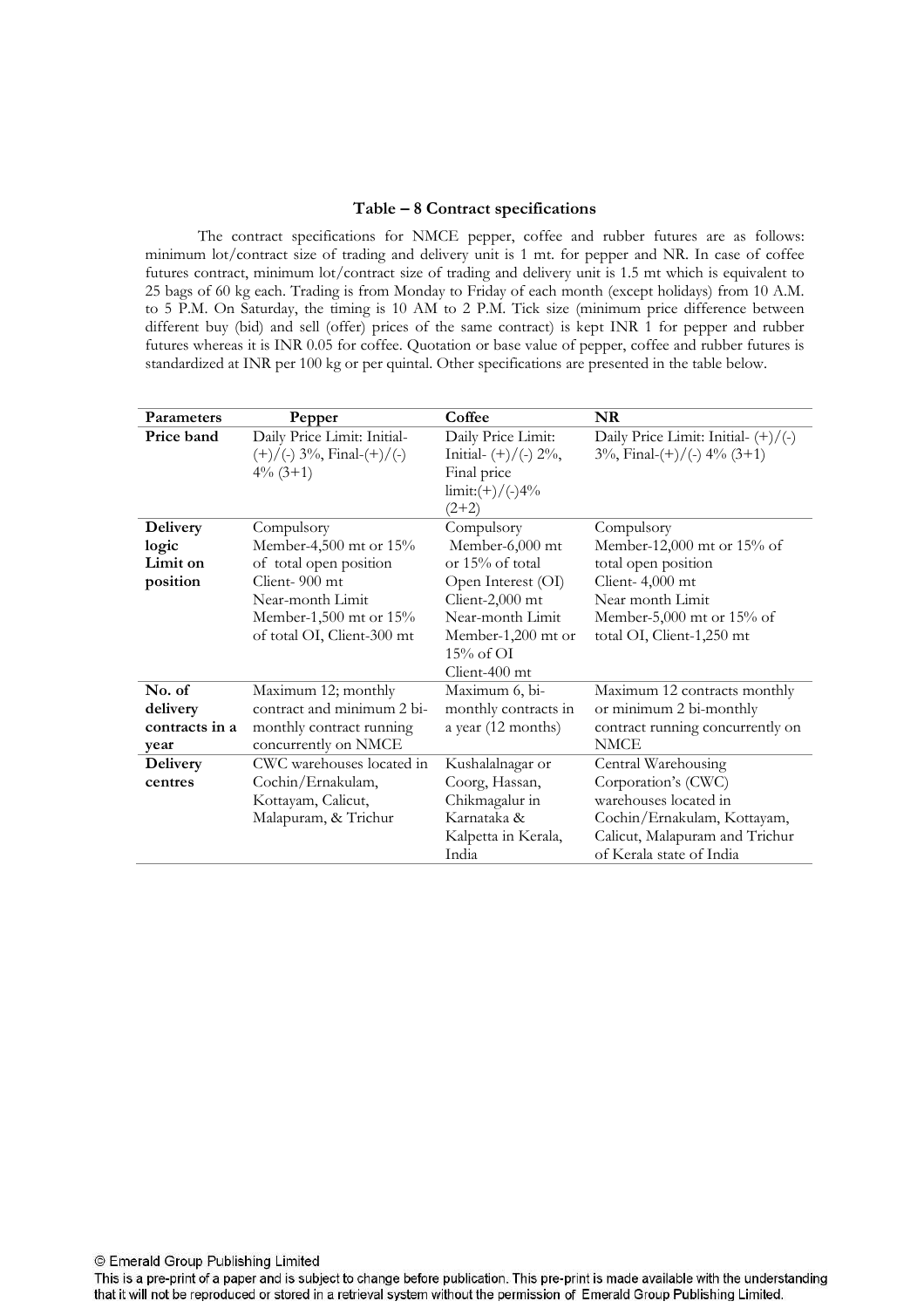#### **FIGURES**



Fig-1 -A - Pepper futures and spot price-series (INR/Qtl)

Fig-1-B - Coffee futures and spot price-series (INR/Qtl)



Fig-1-C - Rubber futures and spot price-series (INR/Qtl)



This is a pre-print of a paper and is subject to change before publication. This pre-print is made available with the understanding that it will not be reproduced or stored in a retrieval system without the permission of Emerald Group Publishing Limited.